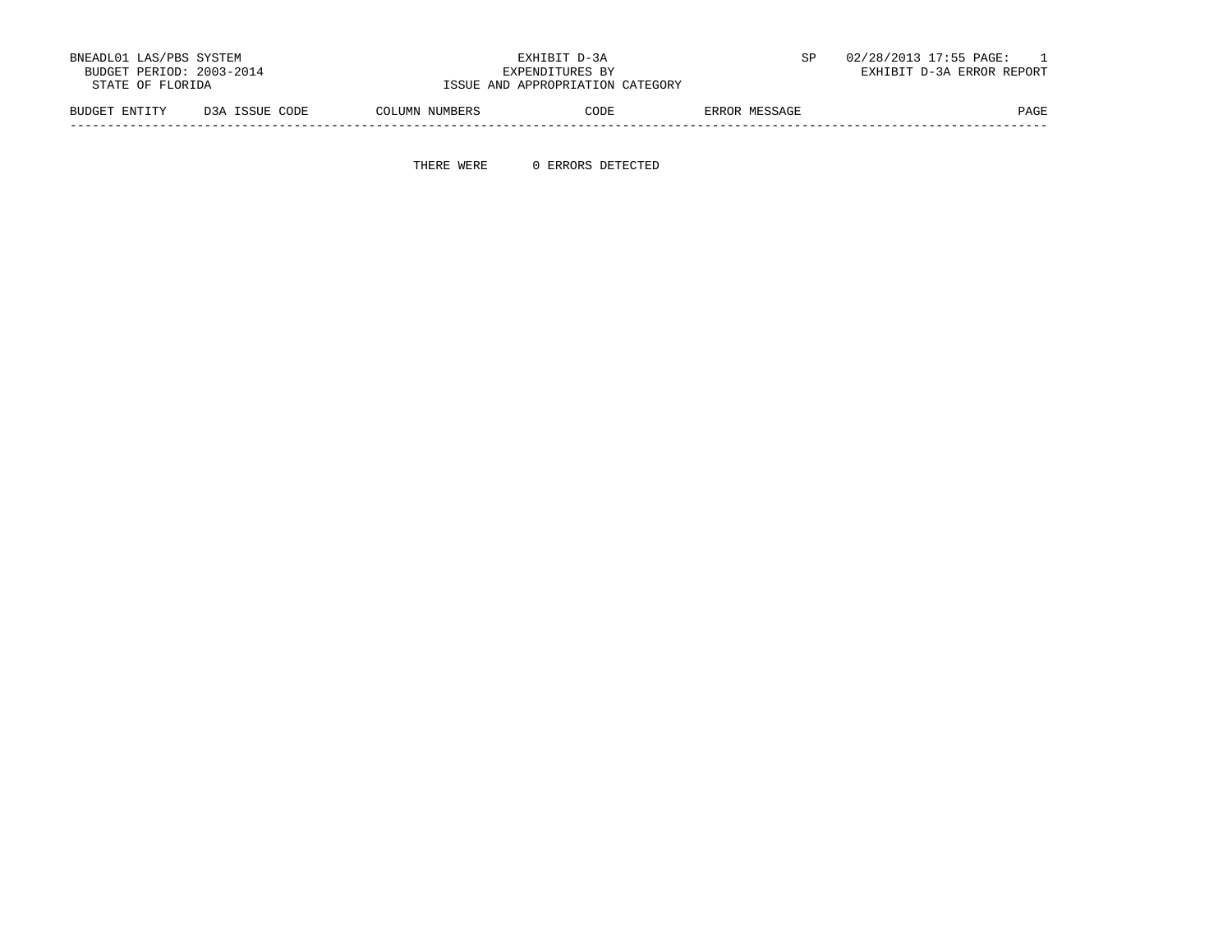| BNEADL01 LAS/PBS SYSTEM<br>BUDGET PERIOD: 2003-2014<br>STATE OF FLORIDA                                                                                                                                                                      | EXHIBIT D-3A<br>SP<br>EXPENDITURES BY<br>ISSUE AND APPROPRIATION CATEGORY |                                                                                                                                     |  |        |  |                         |  |  |            |                                                          | 02/28/2013 17:55 PAGE: 1<br>EXHIBIT D-3A<br>DETAIL OF EXPENDITURES |
|----------------------------------------------------------------------------------------------------------------------------------------------------------------------------------------------------------------------------------------------|---------------------------------------------------------------------------|-------------------------------------------------------------------------------------------------------------------------------------|--|--------|--|-------------------------|--|--|------------|----------------------------------------------------------|--------------------------------------------------------------------|
|                                                                                                                                                                                                                                              | COL A12                                                                   |                                                                                                                                     |  |        |  | COL A14 COL A15 COL A16 |  |  |            | COL A14-A12<br>AGY AMD REO<br>FY 2013-14<br>OVER (UNDER) |                                                                    |
|                                                                                                                                                                                                                                              | POS                                                                       | AGY FIN REQ AGY AMD REQ AGY AMD N/R AGY AMD ANZ AGY FIN REQ<br>FY 2013-14 FY 2013-14 FY 2013-14 FY 2013-14 FY 2013-14<br>AMOUNT POS |  |        |  | AMOUNT POS AMOUNT POS   |  |  | AMOUNT POS | AMOUNT                                                   | CODES                                                              |
| MANAGEMENT SRVCS, DEPT OF<br>WORKFORCE PROGRAMS<br>PRG: ST PERSON POLICY ADMN<br>GOV OPERATIONS/SUPPORT<br>GOVERNMENTAL OPERATIONS<br>ESTIMATED EXPENDITURES REALIGNMENT<br>REALIGNMENT OF FUNDS FROM<br>CONTRACTED LEGAL SERVICES AND OTHER |                                                                           |                                                                                                                                     |  |        |  |                         |  |  |            |                                                          | 72000000<br>72750000<br>72750400<br>16<br>1601.00.00.00<br>2000000 |
| PERSONAL SERVICES (OPS) TO SALARIES<br>AND BENEFITS - ADD<br>SALARIES AND BENEFITS                                                                                                                                                           |                                                                           |                                                                                                                                     |  |        |  |                         |  |  |            |                                                          | 2003510<br>010000                                                  |
| STATE PERSONNEL SYSTEM TF -STATE                                                                                                                                                                                                             |                                                                           |                                                                                                                                     |  | 30,000 |  |                         |  |  |            |                                                          | 30,000 2678 1                                                      |
|                                                                                                                                                                                                                                              |                                                                           |                                                                                                                                     |  |        |  |                         |  |  |            |                                                          |                                                                    |

 AGENCY ISSUE NARRATIVE: 2013-2014 BUDGET YEAR NARRATIVE: IT COMPONENT? NO Amended 2013-14 Narrative after February 1, 2013

 ISSUE SUMMARY: Division of Human Resource Management (HRM) requests the transfer of \$25,000 from Contracted Legal Services appropriation category and \$5,000 from Other Personal Services appropriation category to the Salaries and Benefits appropriation category in order to fully fund the division's 16 full-time positions. This issue will have a net zero impact on the State Personnel System Trust Fund.

 The Division of Human Resource Management has the responsibility to establish an equitable and lawful employment system and provide the leadership and direction for human resource programs and policies to the entities within the State Personnel System (SPS). The SPS is the system of personnel administration for authorized Career Service, Selected Exempt Service and Senior Management Service positions and is the largest of the six primary personnel systems in Florida's state government. The SPS encompasses 32 entities in the Executive branch of government with 113,223 positions in the Career Service, Selected Exempt Service and Senior Management Service pay plans and other personal services (OPS) employment.

 HRM oversees the human resource infrastructure for the SPS. To fulfill daily responsibilities, it is necessary to continuously issue rule interpretations, policy clarifications, program guidelines, manuals, templates, ad hoc advisories, and provide consultative services to the Executive Office of the Governor, the legislature and legislative staff, agencies and labor unions via telephone and email. In addition to being accurate and timely, these documents must be periodically updated in response to evolving policy at the state and national level. The constant need to research and develop policy must be balanced with the daily demand of responding to inquiries through correspondence, email, and telephone.

 HRM also represents the Governor as the Chief Labor Negotiator for the SPS negotiating wages, hours and terms and conditions of employment with seven labor unions representing 13 collective bargaining units covered by 10 contracts. That responsibility includes: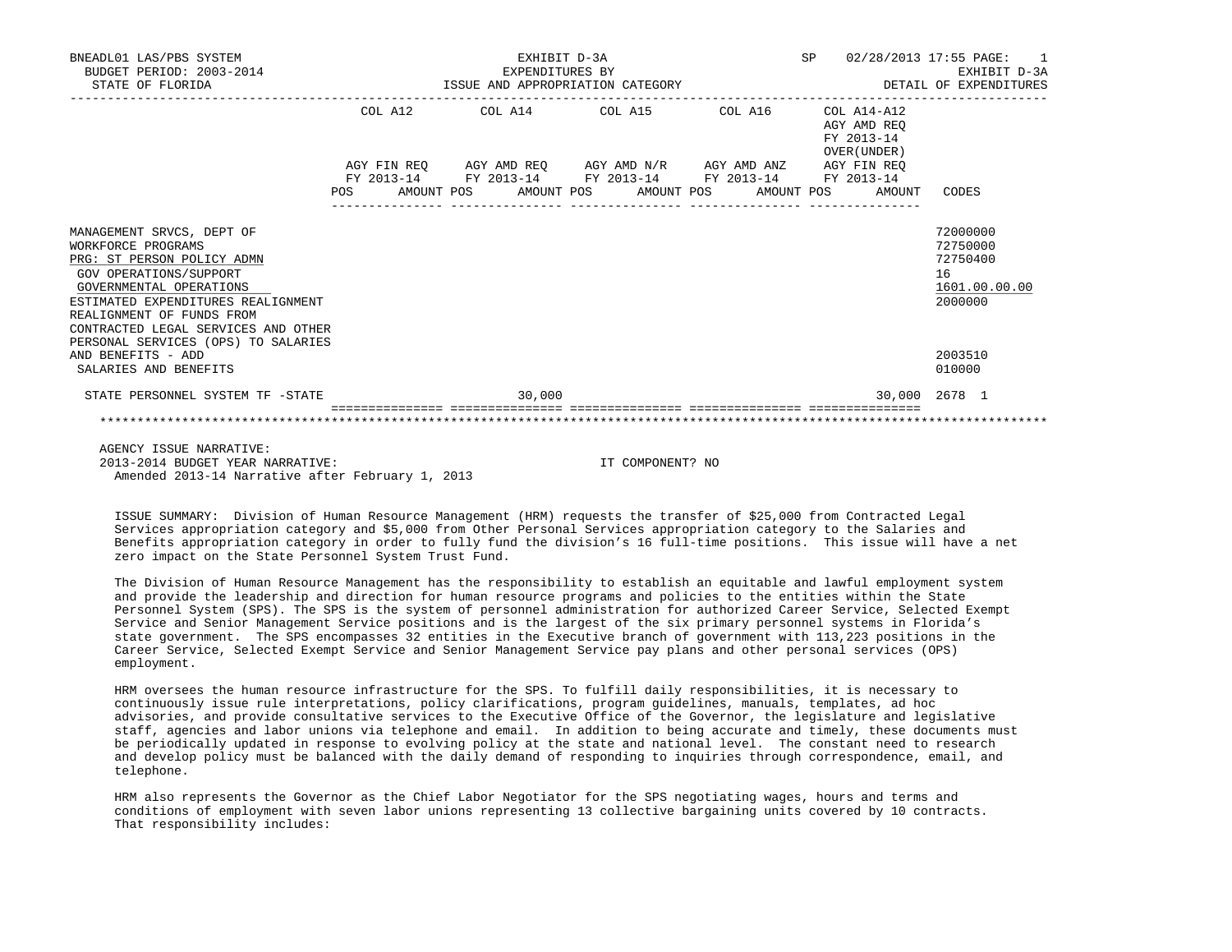| BNEADL01 LAS/PBS SYSTEM<br>BUDGET PERIOD: 2003-2014<br>ISSUE AND APPROPRIATION CATEGORY<br>STATE OF FLORIDA                                                                                                                                                                                                                                                                                                                                |                                               |  | SP                                                                                             | 02/28/2013 17:55 PAGE: 2<br>EXHIBIT D-3A<br>DETAIL OF EXPENDITURES |                                                          |                                                                    |
|--------------------------------------------------------------------------------------------------------------------------------------------------------------------------------------------------------------------------------------------------------------------------------------------------------------------------------------------------------------------------------------------------------------------------------------------|-----------------------------------------------|--|------------------------------------------------------------------------------------------------|--------------------------------------------------------------------|----------------------------------------------------------|--------------------------------------------------------------------|
|                                                                                                                                                                                                                                                                                                                                                                                                                                            |                                               |  | COL A12 COL A14 COL A15 COL A16<br>AGY FIN REQ AGY AMD REQ AGY AMD N/R AGY AMD ANZ AGY FIN REQ |                                                                    | COL A14-A12<br>AGY AMD REO<br>FY 2013-14<br>OVER (UNDER) |                                                                    |
|                                                                                                                                                                                                                                                                                                                                                                                                                                            |                                               |  | FY 2013-14 FY 2013-14 FY 2013-14 FY 2013-14                                                    |                                                                    | FY 2013-14                                               |                                                                    |
|                                                                                                                                                                                                                                                                                                                                                                                                                                            | <b>POS</b><br>--------------- --------------- |  | AMOUNT POS AMOUNT POS AMOUNT POS AMOUNT POS                                                    |                                                                    | AMOUNT                                                   | CODES                                                              |
| MANAGEMENT SRVCS, DEPT OF<br>WORKFORCE PROGRAMS<br>PRG: ST PERSON POLICY ADMN<br>GOV OPERATIONS/SUPPORT<br>GOVERNMENTAL OPERATIONS<br>ESTIMATED EXPENDITURES REALIGNMENT<br>REALIGNMENT OF FUNDS FROM<br>CONTRACTED LEGAL SERVICES AND OTHER<br>PERSONAL SERVICES (OPS) TO SALARIES                                                                                                                                                        |                                               |  |                                                                                                |                                                                    |                                                          | 72000000<br>72750000<br>72750400<br>16<br>1601.00.00.00<br>2000000 |
| AND BENEFITS - ADD                                                                                                                                                                                                                                                                                                                                                                                                                         |                                               |  |                                                                                                |                                                                    |                                                          | 2003510                                                            |
| - Conducting technical research and analysis regarding human resource and collective bargaining issues to<br>provide consultative and technical assistance to the Chief Labor Negotiator, HRM, Department of<br>Management Services (DMS) Office of the General Counsel, agencies and employees<br>- Drafting contract language for state proposals as requested by the Chief Labor Negotiator or the<br>DMS Office of the General Counsel |                                               |  |                                                                                                |                                                                    |                                                          |                                                                    |

- Attending negotiations and state-level consultations
- Conducting fact-finding meetings with unions and agencies and developing legally defensible Step 3 decisions pursuant to Section 110.227, Florida Statutes
- Researching collective bargaining grievances and appeals to arbitration and developing appropriate documentation to present findings
- Maintaining documentation of key issues and proposals made by parties
- Reviewing, preparing and recommending new or revised rules, legislation, and proposals on collective bargaining issues
- Representing the program at rule hearings, legislative committee meetings, advisory council meetings and negotiating sessions
- Developing recommendations for improving collective bargaining processes that include strategies for conserving state resources and enhancing productivity

 In addition, the Department of Management Services (DMS) has statutory authority (section 110.181, Florida Statutes) to administer the Florida State Employees' Charitable Campaign (FSECC) and to secure and manage a contract with a fiscal agent. HRM has been delegated the responsibility of administering the program in its entirety, which includes:

- Developing and distributing campaign participation applications
- Maintaining an internet-based campaign application database
- Responding to inquiries from organizations regarding application process, charitable registrations, and criteria for participation in the FSECC
- Verifying agencies' solicitations of contributions registrations with Division of Consumer Services, at the Department of Agriculture and Consumer Service
- Providing data reports for Statewide Steering Committee determinations regarding participants eligibility
- Approving charitable organizations for participation
- Producing reports and notifying denied organizations
- Compiling informal appeals information
- Providing comprehensive listings of charitable organizations approved to participate in the campaign to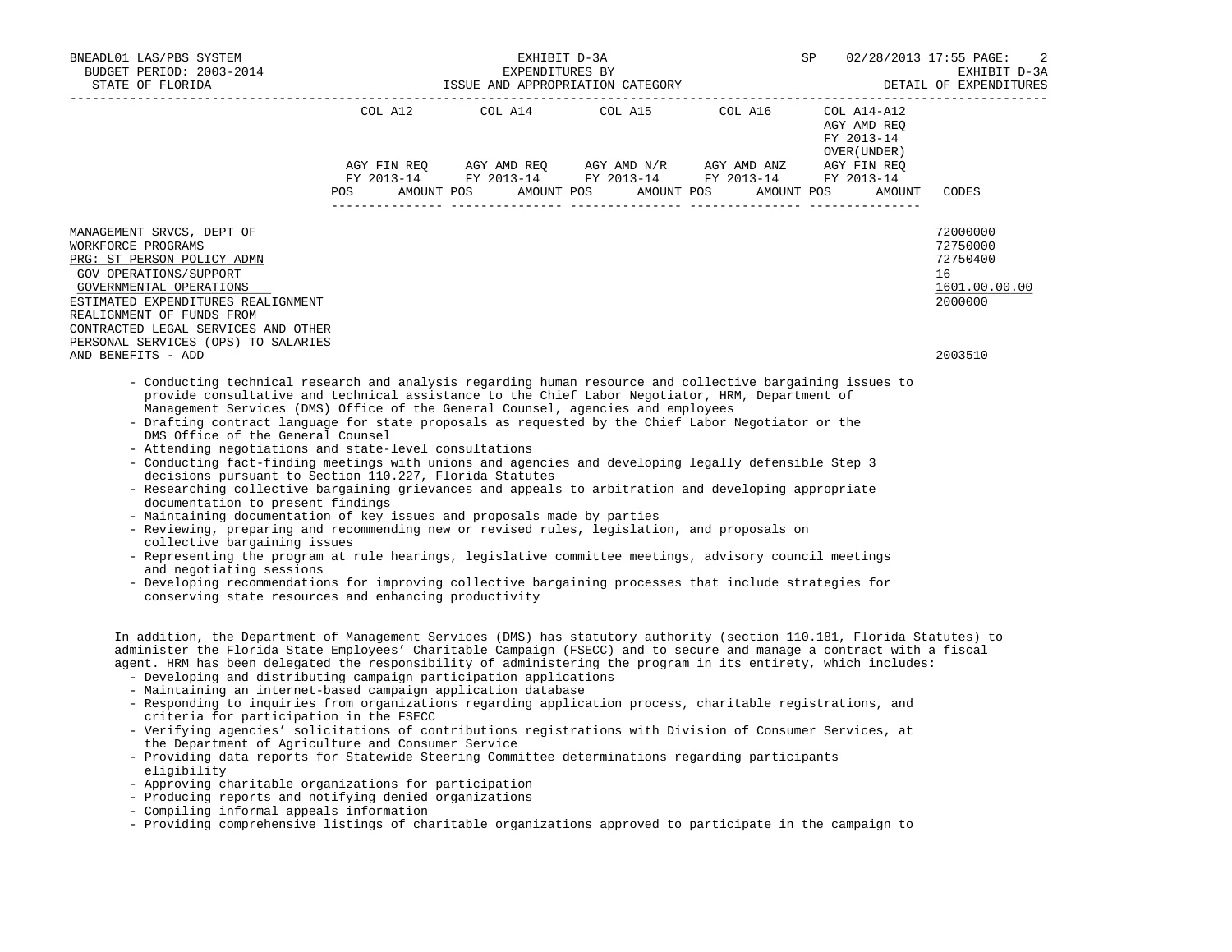| BNEADL01 LAS/PBS SYSTEM<br>BUDGET PERIOD: 2003-2014<br>STATE OF FLORIDA                                  | EXHIBIT D-3A<br>EXPENDITURES BY |  |  |  |  |                                                                                                                  |  |  |                                                          | SP 02/28/2013 17:55 PAGE: 3<br>EXHIBIT D-3A |
|----------------------------------------------------------------------------------------------------------|---------------------------------|--|--|--|--|------------------------------------------------------------------------------------------------------------------|--|--|----------------------------------------------------------|---------------------------------------------|
|                                                                                                          |                                 |  |  |  |  | COL A12 COL A14 COL A15 COL A16                                                                                  |  |  | COL A14-A12<br>AGY AMD REO<br>FY 2013-14<br>OVER (UNDER) |                                             |
|                                                                                                          |                                 |  |  |  |  | AGY FIN REQ AGY AMD REQ AGY AMD N/R AGY AMD ANZ AGY FIN REQ                                                      |  |  |                                                          |                                             |
|                                                                                                          |                                 |  |  |  |  | FY 2013-14 FY 2013-14 FY 2013-14 FY 2013-14 FY 2013-14<br>POS AMOUNT POS AMOUNT POS AMOUNT POS AMOUNT POS AMOUNT |  |  |                                                          | CODES                                       |
| MANAGEMENT SRVCS, DEPT OF<br>WORKFORCE PROGRAMS                                                          |                                 |  |  |  |  |                                                                                                                  |  |  |                                                          | 72000000<br>72750000                        |
| PRG: ST PERSON POLICY ADMN                                                                               |                                 |  |  |  |  |                                                                                                                  |  |  |                                                          | 72750400                                    |
| GOV OPERATIONS/SUPPORT                                                                                   |                                 |  |  |  |  |                                                                                                                  |  |  |                                                          | 16                                          |
| GOVERNMENTAL OPERATIONS                                                                                  |                                 |  |  |  |  |                                                                                                                  |  |  |                                                          | 1601.00.00.00                               |
| ESTIMATED EXPENDITURES REALIGNMENT                                                                       |                                 |  |  |  |  |                                                                                                                  |  |  |                                                          | 2000000                                     |
| REALIGNMENT OF FUNDS FROM                                                                                |                                 |  |  |  |  |                                                                                                                  |  |  |                                                          |                                             |
| CONTRACTED LEGAL SERVICES AND OTHER                                                                      |                                 |  |  |  |  |                                                                                                                  |  |  |                                                          |                                             |
| PERSONAL SERVICES (OPS) TO SALARIES                                                                      |                                 |  |  |  |  |                                                                                                                  |  |  |                                                          |                                             |
| AND BENEFITS - ADD                                                                                       |                                 |  |  |  |  |                                                                                                                  |  |  |                                                          | 2003510                                     |
| the fiscal agent to be listed in the campaign brochure                                                   |                                 |  |  |  |  |                                                                                                                  |  |  |                                                          |                                             |
| $\sim$ Droviding a toghnological quatom to qupport plodge forma progosaing and requests gemputer runs to |                                 |  |  |  |  |                                                                                                                  |  |  |                                                          |                                             |

- Providing a technological system to support pledge forms processing and requests computer runs to create pre-printed pledge form
- Chairing and providing staff support to the FSECC Statewide Steering Committee
- Developing rules and providing rule interpretations
- Providing the draft DMS letter for appointments of agency statewide coordinators and for brochures
- Responding to inquiries from the fiscal agent, organizations and state employees regarding campaign administration and organizations participating in the campaign

 HRM staff supports the Statewide Steering Committee in its role to review and approve charitable organizations for participation in the campaign. HRM also administers rule provisions relating to the time and manner for charitable organizations' participation in the campaign, selection and responsibilities of the fiscal agent and determination of eligible expenses. Approximately 2,047.25 hours of HRM professional staff time was devoted to the FSECC in fiscal year 2008-09, 2,141.50 hours in fiscal year 2009-10, 1,734.50 hours in fiscal year 2010-11, and 1,722.50 hours in fiscal year 2011-12. Statutory changes to the Florida State Employees' Charitable Campaign and a heightened litigious climate have necessitated implementation of year round campaign processes that, notwithstanding efforts to streamline and automate, require substantial staffing resources and encroach on the staff's ability to address the areas of responsibility that truly relate to the division's core mission.

 Historically, the Division of Human Resource Management has been authorized to receive an annual reimbursement to the State Personnel System Trust Fund from the FSECC fiscal agent for a portion of the cost incurred by the division to administer the campaign each fiscal year. Effective July 1, 2012, HRM is now statutorily allowed to bill the fiscal agent for 100% reimbursement. Consequently, this additional reimbursement amount will be added to the trust fund cash balance.

 The HRM Policy Team has had a loss of 34 positions or a 68% staff reduction (from 50 positions to 16 as of July 1, 2012) since July 2000. A major part of the 68% reduction was due to HRM Policy positions being assigned to constitute the new People First Team which was created to support the development and implementation of the People First tool. (Additional positions were not appropriated to the division to support this effort when it was launched.) With no reduction in its division statutory responsibilities and duties, the HRM Policy Team continues to provide the required HR services to our customers while also managing the internal operations (i.e., legislative budget requests, long range program planning, fiscal management, personnel management, property oversight, safety coordination, etc.) necessary to support the team. In addition, the HRM Policy Team also provides critical policy guidance for the operation of the People First tool and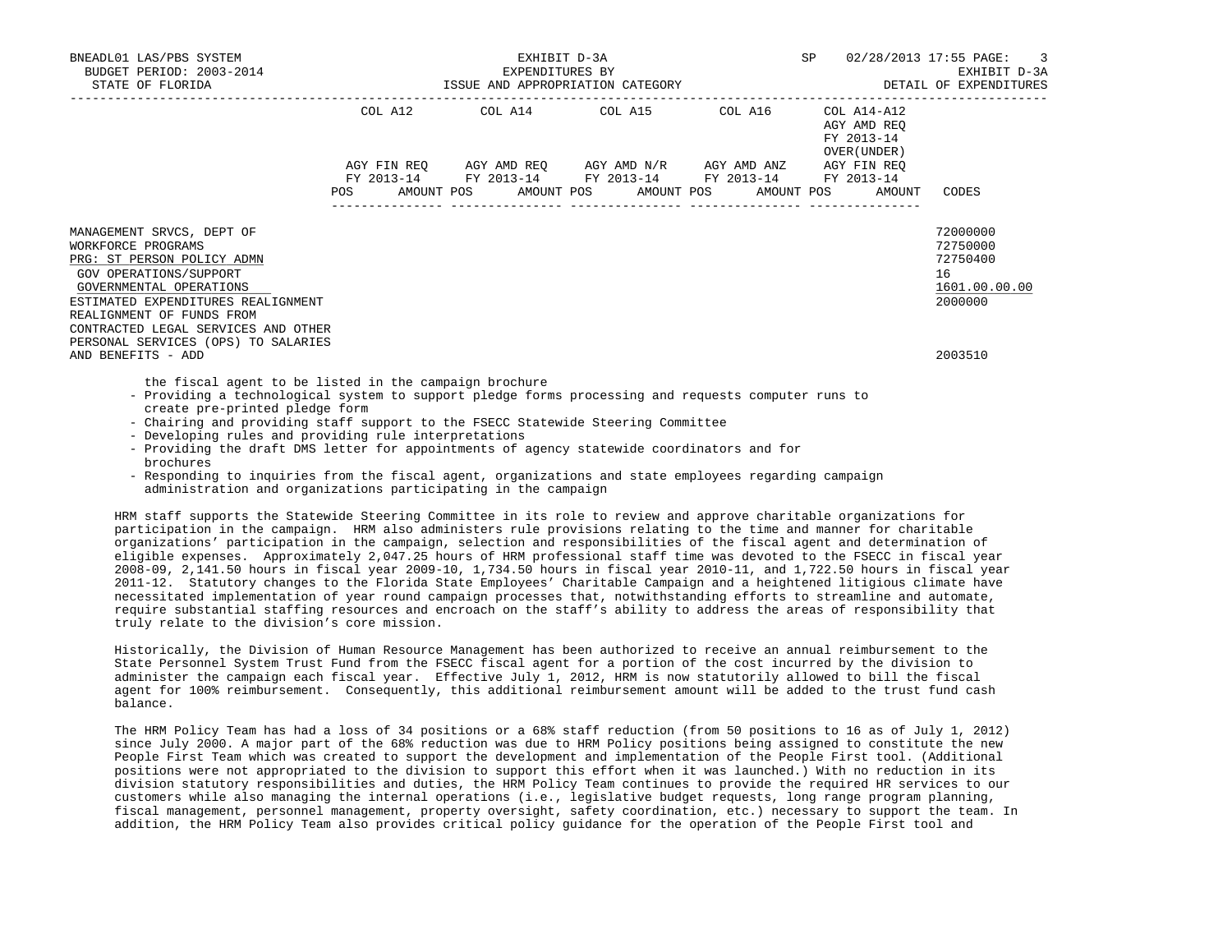| BNEADL01 LAS/PBS SYSTEM<br>BUDGET PERIOD: 2003-2014<br>STATE OF FLORIDA                                 | SP<br>EXHIBIT D-3A<br>EXPENDITURES BY<br>ISSUE AND APPROPRIATION CATEGORY |                                 |  |  |  |  |  |                                                                                                                                               |  |                                                                   | 02/28/2013 17:55 PAGE: 4<br>EXHIBIT D-3A<br>DETAIL OF EXPENDITURES |  |
|---------------------------------------------------------------------------------------------------------|---------------------------------------------------------------------------|---------------------------------|--|--|--|--|--|-----------------------------------------------------------------------------------------------------------------------------------------------|--|-------------------------------------------------------------------|--------------------------------------------------------------------|--|
|                                                                                                         |                                                                           | COL A12 COL A14 COL A15 COL A16 |  |  |  |  |  |                                                                                                                                               |  | COL A14-A12<br>AGY AMD REO                                        |                                                                    |  |
|                                                                                                         | POS DO                                                                    |                                 |  |  |  |  |  | AGY FIN REO AGY AMD REO AGY AMD N/R AGY AMD ANZ<br>FY 2013-14 FY 2013-14 FY 2013-14 FY 2013-14<br>AMOUNT POS AMOUNT POS AMOUNT POS AMOUNT POS |  | FY 2013-14<br>OVER (UNDER)<br>AGY FIN REO<br>FY 2013-14<br>AMOUNT | CODES                                                              |  |
| MANAGEMENT SRVCS, DEPT OF<br>WORKFORCE PROGRAMS<br>PRG: ST PERSON POLICY ADMN                           |                                                                           |                                 |  |  |  |  |  |                                                                                                                                               |  |                                                                   | 72000000<br>72750000<br>72750400                                   |  |
| GOV OPERATIONS/SUPPORT<br>GOVERNMENTAL OPERATIONS<br>ESTIMATED EXPENDITURES REALIGNMENT                 |                                                                           |                                 |  |  |  |  |  |                                                                                                                                               |  |                                                                   | 16<br>1601.00.00.00<br>2000000                                     |  |
| REALIGNMENT OF FUNDS FROM<br>CONTRACTED LEGAL SERVICES AND OTHER<br>PERSONAL SERVICES (OPS) TO SALARIES |                                                                           |                                 |  |  |  |  |  |                                                                                                                                               |  |                                                                   |                                                                    |  |
| AND BENEFITS - ADD                                                                                      |                                                                           |                                 |  |  |  |  |  |                                                                                                                                               |  |                                                                   | 2003510                                                            |  |

reviews system business requirement documents.

 HRM is funded by the Human Resources Assessment to the State Personnel System Trust Fund. The 2011 legislative session resulted in a budget reduction of eight positions and \$651,431 (an amount specified to reduce, but not identified with specific positions) in the Salaries and Benefits appropriation category, effective July 1, 2011. This created the division's underfunded momentum. In addition, during fiscal year 2010-2011, a vacant position, number 002412, was reclassified from a Human Resource Consultant to a Clerk to meet the salary and rate allocations within the Department. This Clerk position remained vacant in fiscal year 2011-12 due to insufficient appropriation in the Salaries and Benefits category to reclassify it back to a Human Resource Consultant or fill as a Clerk. As a result, the position was deleted July 1, 2012, and salaries and benefits associated with the Clerk position were taken. This left the division with 16 filled positions and a \$30,000 Salaries and Benefits category deficit. In order to generate the shortfall funds in fiscal year 2012-13, the only administrative support position in the division, which was vacated October 31, 2012 due to retirement, will have to remain vacant. This condition will recreate the sequence of a long term vacancy due to insufficient funding, which will lead to the deletion of the position and the loss of salaries and benefits funding associated with the position. Without this position, the division will have no administrative support. Such support is critical to the proper maintenance of records, facilitation of assistance inquiries and assignments, handling of purchases, and support of other division operations.

This issue has a net zero impact on the State Personnel System Trust Fund.

| State Personnel System Trust Fund (2678) |                   |
|------------------------------------------|-------------------|
| Contracted Legal Services (103884)       | $-525,000$ FSI=1  |
| Other Personal Services (030000)         | $-55,000$         |
|                                          |                   |
|                                          | $-530,000$        |
|                                          |                   |
| Salaries and Benefits (010000)           | \$30,000<br>FSI=1 |
|                                          |                   |
|                                          |                   |

| Summary' | This is a new issue. |  |  |  |  |  |
|----------|----------------------|--|--|--|--|--|
|          |                      |  |  |  |  |  |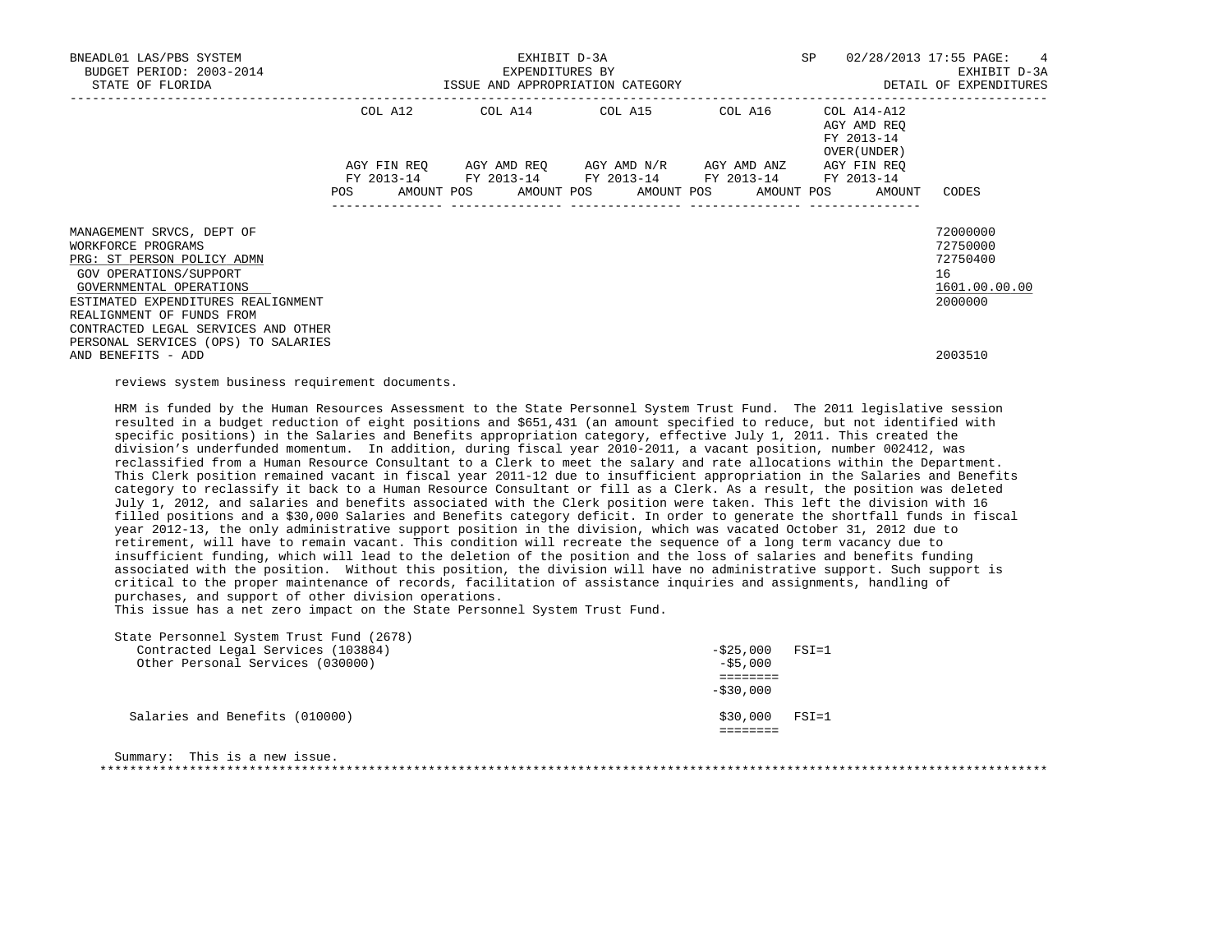| BNEADL01 LAS/PBS SYSTEM<br>BUDGET PERIOD: 2003-2014<br>STATE OF FLORIDA                                                                                                                                                                                                             |              | EXHIBIT D-3A<br>EXPENDITURES BY<br>ISSUE AND APPROPRIATION CATEGORY |         | SP 02/28/2013 17:55 PAGE:                                                                                                                                                                                                                                                | -5<br>EXHIBIT D-3A<br>DETAIL OF EXPENDITURES             |                                                                    |
|-------------------------------------------------------------------------------------------------------------------------------------------------------------------------------------------------------------------------------------------------------------------------------------|--------------|---------------------------------------------------------------------|---------|--------------------------------------------------------------------------------------------------------------------------------------------------------------------------------------------------------------------------------------------------------------------------|----------------------------------------------------------|--------------------------------------------------------------------|
|                                                                                                                                                                                                                                                                                     | COL A12      | COL A14                                                             | COL A15 | COL A16<br>$AGY\text{ }\text{FIN }REQ \qquad \text{AGY} \text{ }\text{AMD } REQ \qquad \text{AGY} \text{ }\text{AMD } N/R \qquad \text{AGY} \text{ }\text{AMD } ANZ \qquad \text{AGY} \text{ }\text{FIN } REQ$<br>FY 2013-14 FY 2013-14 FY 2013-14 FY 2013-14 FY 2013-14 | COL A14-A12<br>AGY AMD REO<br>FY 2013-14<br>OVER (UNDER) |                                                                    |
|                                                                                                                                                                                                                                                                                     |              | POS AMOUNT POS AMOUNT POS AMOUNT POS                                |         |                                                                                                                                                                                                                                                                          | AMOUNT POS AMOUNT                                        | CODES                                                              |
| MANAGEMENT SRVCS, DEPT OF<br>WORKFORCE PROGRAMS<br>PRG: ST PERSON POLICY ADMN<br>GOV OPERATIONS/SUPPORT<br>GOVERNMENTAL OPERATIONS<br>ESTIMATED EXPENDITURES REALIGNMENT<br>REALIGNMENT OF FUNDS FROM<br>CONTRACTED LEGAL SERVICES AND OTHER<br>PERSONAL SERVICES (OPS) TO SALARIES |              |                                                                     |         |                                                                                                                                                                                                                                                                          |                                                          | 72000000<br>72750000<br>72750400<br>16<br>1601.00.00.00<br>2000000 |
| AND BENEFITS - ADD                                                                                                                                                                                                                                                                  |              |                                                                     |         |                                                                                                                                                                                                                                                                          |                                                          | 2003510                                                            |
| POSITION DETAIL OF SALARIES AND BENEFITS:                                                                                                                                                                                                                                           | $_{\rm FTE}$ | BASE RATE                                                           |         | ADDITIVES BENEFITS SUBTOTAL                                                                                                                                                                                                                                              |                                                          | LAPSE LAPSED SALARIES<br>% AND BENEFITS                            |
| A14 - AGY AMD REQ FY 2013-14<br>CHANGES TO CURRENTLY AUTHORIZED POSITIONS<br>OTHER SALARY AMOUNT<br>2678 STATE PERSONNEL SYSTEM TF                                                                                                                                                  |              |                                                                     |         |                                                                                                                                                                                                                                                                          |                                                          | 30,000                                                             |
|                                                                                                                                                                                                                                                                                     |              |                                                                     |         |                                                                                                                                                                                                                                                                          |                                                          | 30,000<br>==============                                           |
|                                                                                                                                                                                                                                                                                     |              |                                                                     |         |                                                                                                                                                                                                                                                                          |                                                          |                                                                    |
| REALIGNMENT OF FUNDS FROM<br>CONTRACTED LEGAL SERVICES AND OTHER<br>PERSONAL SERVICES (OPS) TO SALARIES<br>AND BENEFITS - DEDUCT<br>OTHER PERSONAL SERVICES                                                                                                                         |              |                                                                     |         |                                                                                                                                                                                                                                                                          |                                                          | 2003520<br>030000                                                  |
| STATE PERSONNEL SYSTEM TF -STATE                                                                                                                                                                                                                                                    |              | $5,000-$                                                            |         |                                                                                                                                                                                                                                                                          |                                                          | $5.000 - 2678$ 1                                                   |
| SPECIAL CATEGORIES<br>CONTRACTED LEGAL SERVICES                                                                                                                                                                                                                                     |              |                                                                     |         |                                                                                                                                                                                                                                                                          |                                                          | 100000<br>103884                                                   |
| STATE PERSONNEL SYSTEM TF -STATE                                                                                                                                                                                                                                                    |              | $25,000-$                                                           |         |                                                                                                                                                                                                                                                                          |                                                          | 25,000-2678 1                                                      |
| TOTAL: REALIGNMENT OF FUNDS FROM<br>CONTRACTED LEGAL SERVICES AND OTHER<br>PERSONAL SERVICES (OPS) TO SALARIES<br>AND BENEFITS - DEDUCT                                                                                                                                             |              |                                                                     |         |                                                                                                                                                                                                                                                                          |                                                          | 2003520                                                            |
| TOTAL ISSUE                                                                                                                                                                                                                                                                         |              | $30,000-$                                                           |         |                                                                                                                                                                                                                                                                          | $30,000 -$                                               |                                                                    |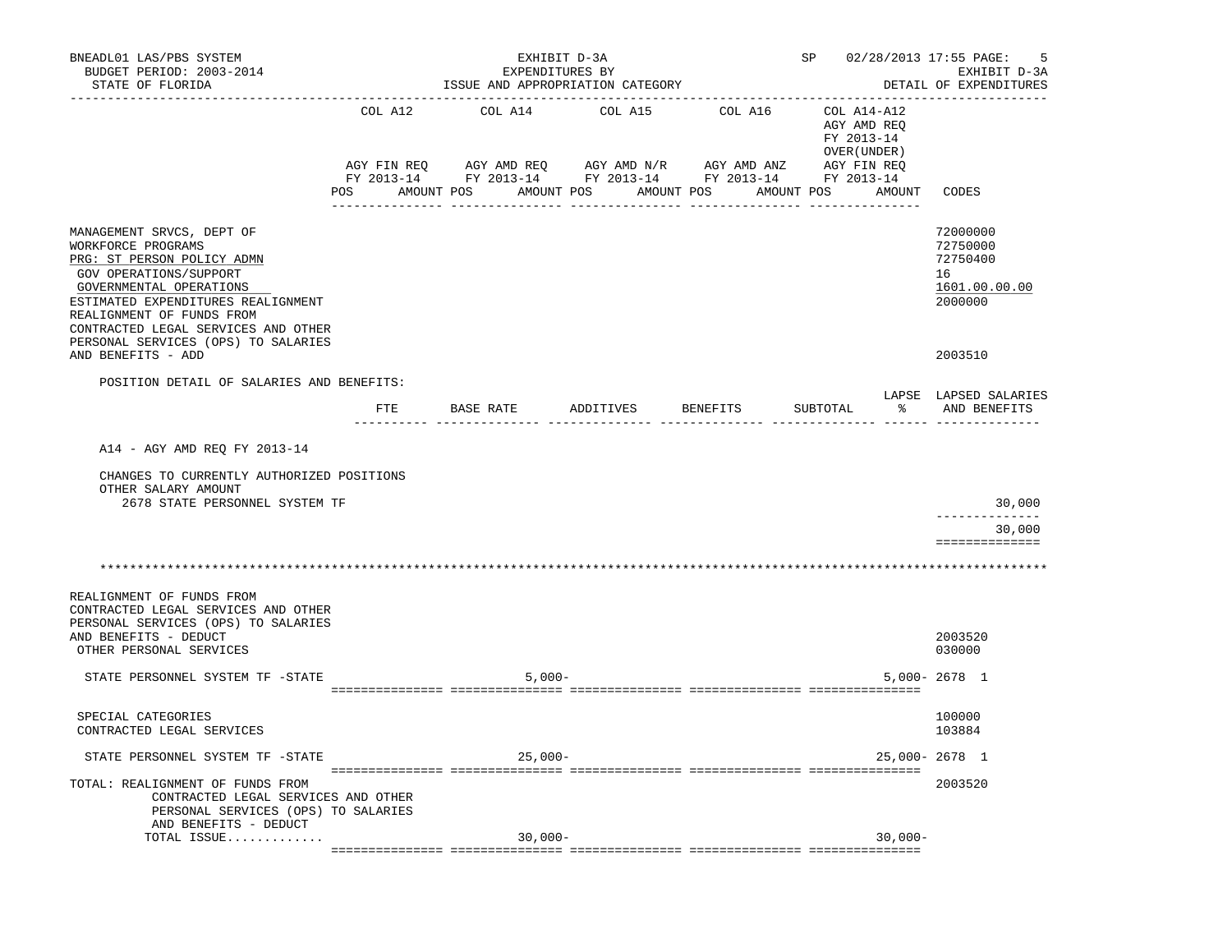| BNEADL01 LAS/PBS SYSTEM<br>BUDGET PERIOD: 2003-2014<br>STATE OF FLORIDA | EXHIBIT D-3A<br>EXPENDITURES BY                                                                                        | SP 02/28/2013 17:55 PAGE: 6 | EXHIBIT D-3A                                             |               |
|-------------------------------------------------------------------------|------------------------------------------------------------------------------------------------------------------------|-----------------------------|----------------------------------------------------------|---------------|
|                                                                         | COL A12 COL A14 COL A15 COL A16                                                                                        |                             | COL A14-A12<br>AGY AMD REO<br>FY 2013-14<br>OVER (UNDER) |               |
|                                                                         | AGY FIN REQ AGY AMD REQ AGY AMD N/R AGY AMD ANZ AGY FIN REQ                                                            |                             |                                                          |               |
|                                                                         | FY 2013-14 FY 2013-14 FY 2013-14 FY 2013-14 FY 2013-14<br>POS AMOUNT POS AMOUNT POS AMOUNT POS AMOUNT POS AMOUNT CODES |                             |                                                          |               |
| MANAGEMENT SRVCS, DEPT OF                                               |                                                                                                                        |                             |                                                          | 72000000      |
| WORKFORCE PROGRAMS                                                      |                                                                                                                        |                             |                                                          | 72750000      |
| PRG: ST PERSON POLICY ADMN                                              |                                                                                                                        |                             |                                                          | 72750400      |
| GOV OPERATIONS/SUPPORT                                                  |                                                                                                                        |                             |                                                          | 16            |
| GOVERNMENTAL OPERATIONS                                                 |                                                                                                                        |                             |                                                          | 1601.00.00.00 |
| ESTIMATED EXPENDITURES REALIGNMENT                                      |                                                                                                                        |                             |                                                          | 2000000       |
| REALIGNMENT OF FUNDS FROM<br>CONTRACTED LEGAL SERVICES AND OTHER        |                                                                                                                        |                             |                                                          |               |
| PERSONAL SERVICES (OPS) TO SALARIES                                     |                                                                                                                        |                             |                                                          |               |
| AND BENEFITS - DEDUCT                                                   |                                                                                                                        |                             |                                                          | 2003520       |
|                                                                         |                                                                                                                        |                             |                                                          |               |
|                                                                         |                                                                                                                        |                             |                                                          |               |

AGENCY ISSUE NARRATIVE:

2013-2014 BUDGET YEAR NARRATIVE: IT COMPONENT? NO

 ISSUE SUMMARY: Division of Human Resource Management (HRM) requests the transfer of \$25,000 from Contracted Legal Services appropriation category and \$5,000 from Other Personal Services appropriation category to the Salaries and Benefits appropriation category in order to fully fund the division's 16 full-time positions. This issue will have a net zero impact on the State Personnel System Trust Fund.

 The Division of Human Resource Management has the responsibility to establish an equitable and lawful employment system and provide the leadership and direction for human resource programs and policies to the entities within the State Personnel System (SPS). The SPS is the system of personnel administration for authorized Career Service, Selected Exempt Service and Senior Management Service positions and is the largest of the six primary personnel systems in Florida's state government. The SPS encompasses 32 entities in the Executive branch of government with 113,223 positions in the Career Service, Selected Exempt Service and Senior Management Service pay plans and other personal services (OPS) employment.

 HRM oversees the human resource infrastructure for the SPS. To fulfill daily responsibilities, it is necessary to continuously issue rule interpretations, policy clarifications, program guidelines, manuals, templates, ad hoc advisories, and provide consultative services to the Executive Office of the Governor, the legislature and legislative staff, agencies and labor unions via telephone and email. In addition to being accurate and timely, these documents must be periodically updated in response to evolving policy at the state and national level. The constant need to research and develop policy must be balanced with the daily demand of responding to inquiries through correspondence, email, and telephone.

 HRM also represents the Governor as the Chief Labor Negotiator for the SPS negotiating wages, hours and terms and conditions of employment with seven labor unions representing 13 collective bargaining units covered by 10 contracts. That responsibility includes:

- Conducting technical research and analysis regarding human resource and collective bargaining issues to provide consultative and technical assistance to the Chief Labor Negotiator, HRM, Department of Management Services (DMS) Office of the General Counsel, agencies and employees
- Drafting contract language for state proposals as requested by the Chief Labor Negotiator or the DMS Office of the General Counsel
- Attending negotiations and state-level consultations
- Conducting fact-finding meetings with unions and agencies and developing legally defensible Step 3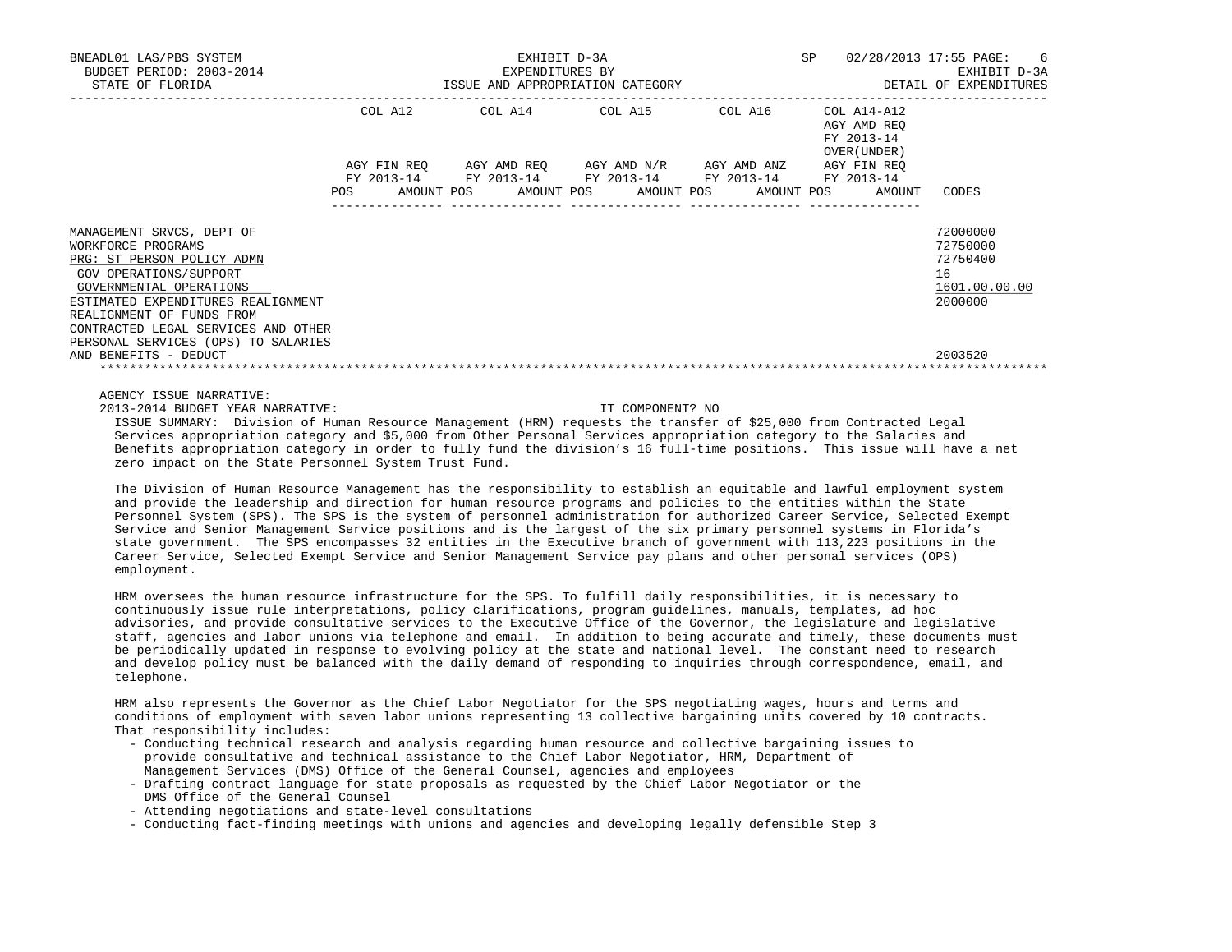| BNEADL01 LAS/PBS SYSTEM<br>BUDGET PERIOD: 2003-2014<br>STATE OF FLORIDA                                                                                                                                                                                                                                                                                                                                                                                                                                                                                                                                                                                                                                                                                                                                                                                                                                                                                                                                         |     | EXHIBIT D-3A<br>EXPENDITURES BY<br>ISSUE AND APPROPRIATION CATEGORY                                                                                                                              | <b>SP</b>  | 02/28/2013 17:55 PAGE:<br>7<br>EXHIBIT D-3A<br>DETAIL OF EXPENDITURES<br>_______________ |                                                                    |
|-----------------------------------------------------------------------------------------------------------------------------------------------------------------------------------------------------------------------------------------------------------------------------------------------------------------------------------------------------------------------------------------------------------------------------------------------------------------------------------------------------------------------------------------------------------------------------------------------------------------------------------------------------------------------------------------------------------------------------------------------------------------------------------------------------------------------------------------------------------------------------------------------------------------------------------------------------------------------------------------------------------------|-----|--------------------------------------------------------------------------------------------------------------------------------------------------------------------------------------------------|------------|------------------------------------------------------------------------------------------|--------------------------------------------------------------------|
|                                                                                                                                                                                                                                                                                                                                                                                                                                                                                                                                                                                                                                                                                                                                                                                                                                                                                                                                                                                                                 | POS | $\begin{tabular}{lllllllllll} \multicolumn{2}{l}{{\text{COL A14}} } & \multicolumn{2}{c}{\text{COL A15}} & \multicolumn{2}{c}{\text{COL A16}} \end{tabular}$<br>AMOUNT POS AMOUNT POS AMOUNT POS | AMOUNT POS | COL A14-A12<br>AGY AMD REQ<br>FY 2013-14<br>OVER ( UNDER )<br>AMOUNT                     | CODES                                                              |
| MANAGEMENT SRVCS, DEPT OF<br>WORKFORCE PROGRAMS<br>PRG: ST PERSON POLICY ADMN<br>GOV OPERATIONS/SUPPORT<br>GOVERNMENTAL OPERATIONS<br>ESTIMATED EXPENDITURES REALIGNMENT<br>REALIGNMENT OF FUNDS FROM<br>CONTRACTED LEGAL SERVICES AND OTHER                                                                                                                                                                                                                                                                                                                                                                                                                                                                                                                                                                                                                                                                                                                                                                    |     |                                                                                                                                                                                                  |            |                                                                                          | 72000000<br>72750000<br>72750400<br>16<br>1601.00.00.00<br>2000000 |
| PERSONAL SERVICES (OPS) TO SALARIES<br>AND BENEFITS - DEDUCT                                                                                                                                                                                                                                                                                                                                                                                                                                                                                                                                                                                                                                                                                                                                                                                                                                                                                                                                                    |     |                                                                                                                                                                                                  |            |                                                                                          | 2003520                                                            |
| decisions pursuant to Section 110.227, Florida Statutes<br>- Researching collective bargaining grievances and appeals to arbitration and developing appropriate<br>documentation to present findings<br>- Maintaining documentation of key issues and proposals made by parties<br>- Reviewing, preparing and recommending new or revised rules, legislation, and proposals on<br>collective bargaining issues<br>- Representing the program at rule hearings, legislative committee meetings, advisory council meetings<br>and negotiating sessions<br>- Developing recommendations for improving collective bargaining processes that include strategies for<br>conserving state resources and enhancing productivity                                                                                                                                                                                                                                                                                         |     |                                                                                                                                                                                                  |            |                                                                                          |                                                                    |
| In addition, the Department of Management Services (DMS) has statutory authority (section 110.181, Florida Statutes) to<br>administer the Florida State Employees' Charitable Campaign (FSECC) and to secure and manage a contract with a fiscal<br>agent. HRM has been delegated the responsibility of administering the program in its entirety, which includes:<br>- Developing and distributing campaign participation applications<br>- Maintaining an internet-based campaign application database<br>- Responding to inquiries from organizations regarding application process, charitable registrations, and<br>criteria for participation in the FSECC<br>- Verifying agencies' solicitations of contributions registrations with Division of Consumer Services, at<br>the Department of Agriculture and Consumer Service<br>- Providing data reports for Statewide Steering Committee determinations regarding participants<br>eligibility<br>- Approving charitable organizations for participation |     |                                                                                                                                                                                                  |            |                                                                                          |                                                                    |

- Producing reports and notifying denied organizations
- Compiling informal appeals information
- Providing comprehensive listings of charitable organizations approved to participate in the campaign to the fiscal agent to be listed in the campaign brochure
- Providing a technological system to support pledge forms processing and requests computer runs to create pre-printed pledge form
- Chairing and providing staff support to the FSECC Statewide Steering Committee
- Developing rules and providing rule interpretations
- Providing the draft DMS letter for appointments of agency statewide coordinators and for brochures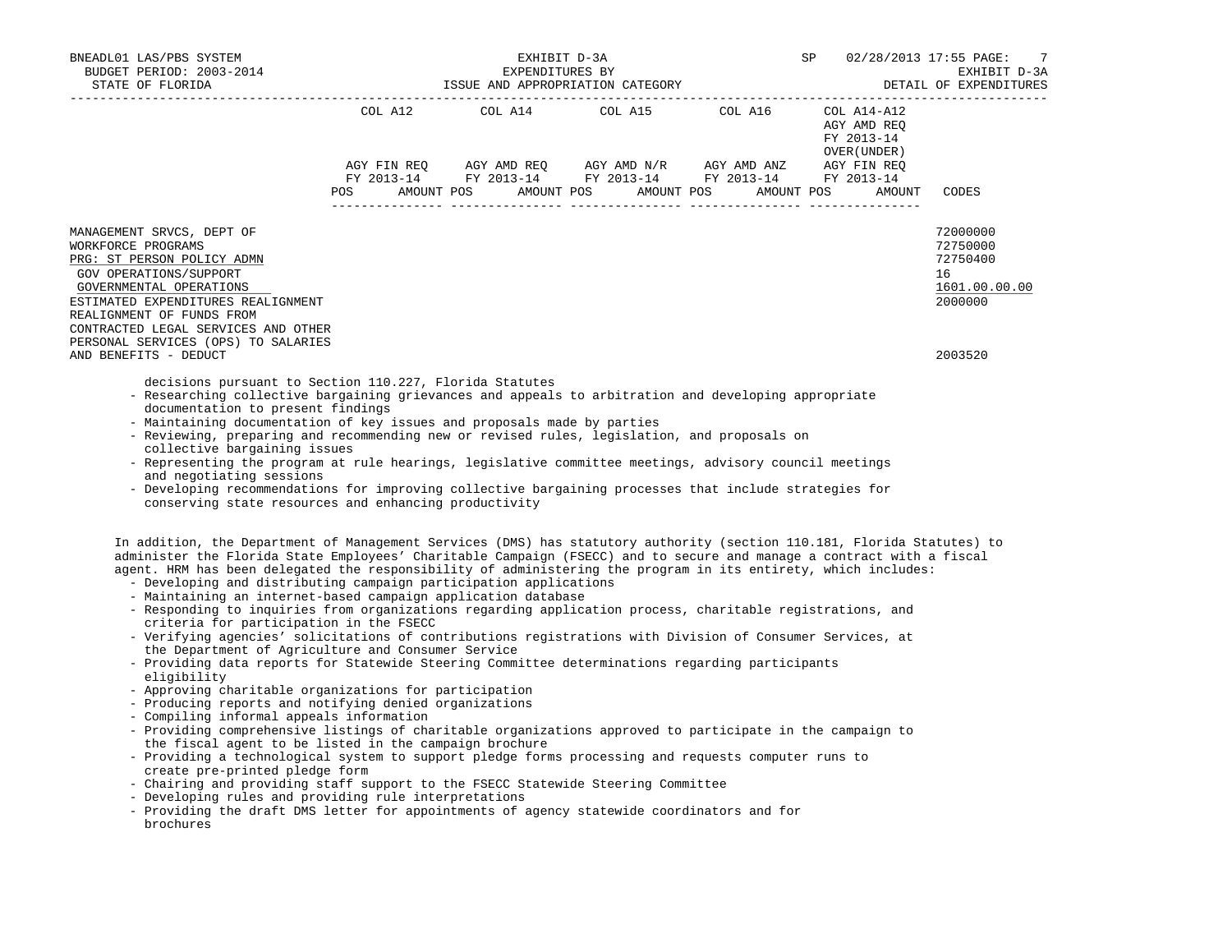| BNEADL01 LAS/PBS SYSTEM<br>BUDGET PERIOD: 2003-2014                                                                              | SP<br>EXHIBIT D-3A<br>EXPENDITURES BY |  |  |  |  |                                     |  |                                                                                            |                                          |                                                     | 02/28/2013 17:55 PAGE: 8<br>EXHIBIT D-3A |
|----------------------------------------------------------------------------------------------------------------------------------|---------------------------------------|--|--|--|--|-------------------------------------|--|--------------------------------------------------------------------------------------------|------------------------------------------|-----------------------------------------------------|------------------------------------------|
| STATE OF FLORIDA                                                                                                                 | ISSUE AND APPROPRIATION CATEGORY      |  |  |  |  |                                     |  |                                                                                            |                                          |                                                     | DETAIL OF EXPENDITURES                   |
|                                                                                                                                  | COL A12<br>COL A14 COL A15 COL A16    |  |  |  |  |                                     |  |                                                                                            | COL A14-A12<br>AGY AMD REO<br>FY 2013-14 |                                                     |                                          |
|                                                                                                                                  | AGY FIN REO<br>POS                    |  |  |  |  | AGY AMD REO AGY AMD N/R AGY AMD ANZ |  | FY 2013-14 FY 2013-14 FY 2013-14 FY 2013-14<br>AMOUNT POS AMOUNT POS AMOUNT POS AMOUNT POS |                                          | OVER (UNDER)<br>AGY FIN REO<br>FY 2013-14<br>AMOUNT | CODES                                    |
| MANAGEMENT SRVCS, DEPT OF<br>WORKFORCE PROGRAMS<br>PRG: ST PERSON POLICY ADMN                                                    |                                       |  |  |  |  |                                     |  |                                                                                            |                                          |                                                     | 72000000<br>72750000<br>72750400         |
| GOV OPERATIONS/SUPPORT<br>GOVERNMENTAL OPERATIONS<br>ESTIMATED EXPENDITURES REALIGNMENT                                          |                                       |  |  |  |  |                                     |  |                                                                                            |                                          |                                                     | 16<br>1601.00.00.00<br>2000000           |
| REALIGNMENT OF FUNDS FROM<br>CONTRACTED LEGAL SERVICES AND OTHER<br>PERSONAL SERVICES (OPS) TO SALARIES<br>AND BENEFITS - DEDUCT |                                       |  |  |  |  |                                     |  |                                                                                            |                                          |                                                     | 2003520                                  |

 - Responding to inquiries from the fiscal agent, organizations and state employees regarding campaign administration and organizations participating in the campaign

 HRM staff supports the Statewide Steering Committee in its role to review and approve charitable organizations for participation in the campaign. HRM also administers rule provisions relating to the time and manner for charitable organizations' participation in the campaign, selection and responsibilities of the fiscal agent and determination of eligible expenses. Approximately 2,047.25 hours of HRM professional staff time was devoted to the FSECC in fiscal year 2008-09, 2,141.50 hours in fiscal year 2009-10, 1,734.50 hours in fiscal year 2010-11, and 1,722.50 hours in fiscal year 2011-12. Statutory changes to the Florida State Employees' Charitable Campaign and a heightened litigious climate have necessitated implementation of year round campaign processes that, notwithstanding efforts to streamline and automate, require substantial staffing resources and encroach on the staff's ability to address the areas of responsibility that truly relate to the division's core mission.

 Historically, the Division of Human Resource Management has been authorized to receive an annual reimbursement to the State Personnel System Trust Fund from the FSECC fiscal agent for a portion of the cost incurred by the division to administer the campaign each fiscal year. Effective July 1, 2012, HRM is now statutorily allowed to bill the fiscal agent for 100% reimbursement. Consequently, this additional reimbursement amount will be added to the trust fund cash balance.

 The HRM Policy Team has had a loss of 34 positions or a 68% staff reduction (from 50 positions to 16 as of July 1, 2012) since July 2000. A major part of the 68% reduction was due to HRM Policy positions being assigned to constitute the new People First Team which was created to support the development and implementation of the People First tool. (Additional positions were not appropriated to the division to support this effort when it was launched.) With no reduction in its division statutory responsibilities and duties, the HRM Policy Team continues to provide the required HR services to our customers while also managing the internal operations (i.e., legislative budget requests, long range program planning, fiscal management, personnel management, property oversight, safety coordination, etc.) necessary to support the team. In addition, the HRM Policy Team also provides critical policy guidance for the operation of the People First tool and reviews system business requirement documents.

 HRM is funded by the Human Resources Assessment to the State Personnel System Trust Fund. The 2011 legislative session resulted in a budget reduction of eight positions and \$651,431 (an amount specified to reduce, but not identified with specific positions) in the Salaries and Benefits appropriation category, effective July 1, 2011. This created the division's underfunded momentum. In addition, during fiscal year 2010-2011, a vacant position, number 002412, was reclassified from a Human Resource Consultant to a Clerk to meet the salary and rate allocations within the Department.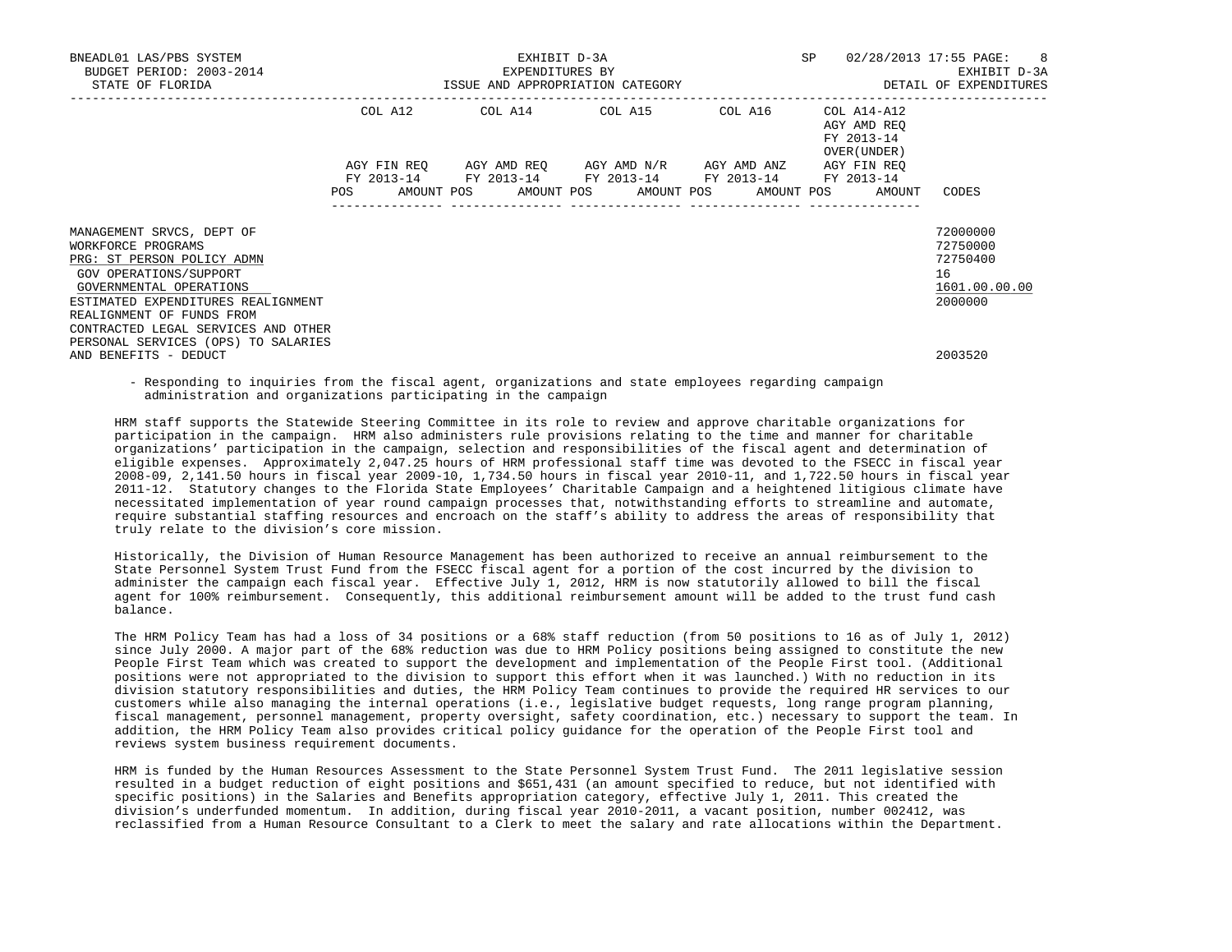| BNEADL01 LAS/PBS SYSTEM<br>BUDGET PERIOD: 2003-2014 |                                                     |             |  | SP                                                                                 |  | 02/28/2013 17:55 PAGE: 9<br>EXHIBIT D-3A |  |         |  |                                                          |                        |
|-----------------------------------------------------|-----------------------------------------------------|-------------|--|------------------------------------------------------------------------------------|--|------------------------------------------|--|---------|--|----------------------------------------------------------|------------------------|
| STATE OF FLORIDA                                    | EXPENDITURES BY<br>ISSUE AND APPROPRIATION CATEGORY |             |  |                                                                                    |  |                                          |  |         |  |                                                          | DETAIL OF EXPENDITURES |
|                                                     |                                                     | COL A12     |  | COL A14 COL A15                                                                    |  |                                          |  | COL A16 |  | COL A14-A12<br>AGY AMD REO<br>FY 2013-14<br>OVER (UNDER) |                        |
|                                                     |                                                     | AGY FIN REO |  | AGY AMD REO AGY AMD N/R AGY AMD ANZ<br>FY 2013-14 FY 2013-14 FY 2013-14 FY 2013-14 |  |                                          |  |         |  | AGY FIN REO<br>FY 2013-14                                |                        |
|                                                     | <b>POS</b>                                          |             |  | AMOUNT POS AMOUNT POS AMOUNT POS AMOUNT POS                                        |  |                                          |  |         |  | AMOUNT                                                   | CODES                  |
| MANAGEMENT SRVCS, DEPT OF                           |                                                     |             |  |                                                                                    |  |                                          |  |         |  |                                                          | 72000000               |
| WORKFORCE PROGRAMS                                  |                                                     |             |  |                                                                                    |  |                                          |  |         |  |                                                          | 72750000               |
| PRG: ST PERSON POLICY ADMN                          |                                                     |             |  |                                                                                    |  |                                          |  |         |  |                                                          | 72750400               |
| GOV OPERATIONS/SUPPORT                              |                                                     |             |  |                                                                                    |  |                                          |  |         |  |                                                          | 16                     |
| GOVERNMENTAL OPERATIONS                             |                                                     |             |  |                                                                                    |  |                                          |  |         |  |                                                          | 1601.00.00.00          |
| ESTIMATED EXPENDITURES REALIGNMENT                  |                                                     |             |  |                                                                                    |  |                                          |  |         |  |                                                          | 2000000                |
| REALIGNMENT OF FUNDS FROM                           |                                                     |             |  |                                                                                    |  |                                          |  |         |  |                                                          |                        |
| CONTRACTED LEGAL SERVICES AND OTHER                 |                                                     |             |  |                                                                                    |  |                                          |  |         |  |                                                          |                        |
| PERSONAL SERVICES (OPS) TO SALARIES                 |                                                     |             |  |                                                                                    |  |                                          |  |         |  |                                                          |                        |
| AND BENEFITS - DEDUCT                               |                                                     |             |  |                                                                                    |  |                                          |  |         |  |                                                          | 2003520                |

 This Clerk position remained vacant in fiscal year 2011-12 due to insufficient appropriation in the Salaries and Benefits category to reclassify it back to a Human Resource Consultant or fill as a Clerk. As a result, the position was deleted July 1, 2012, and salaries and benefits associated with the Clerk position were taken. This left the division with 16 filled positions and a \$30,000 Salaries and Benefits category deficit. In order to generate the shortfall funds in fiscal year 2012-13, the only administrative support position in the division, which was vacated October 31, 2012 due to retirement, will have to remain vacant. This condition will recreate the sequence of a long term vacancy due to insufficient funding, which will lead to the deletion of the position and the loss of salaries and benefits funding associated with the position. Without this position, the division will have no administrative support. Such support is critical to the proper maintenance of records, facilitation of assistance inquiries and assignments, handling of purchases, and support of other division operations.

This issue has a net zero impact on the State Personnel System Trust Fund.

| State Personnel System Trust Fund (2678) |              |           |
|------------------------------------------|--------------|-----------|
| Contracted Legal Services (103884)       | -\$25,000    | FSI=1     |
| Other Personal Services (030000)         | $-$ \$5,000  |           |
|                                          |              |           |
|                                          | $-$ \$30,000 |           |
| Salaries and Benefits (010000)           | \$30,000     | $FSI = 1$ |
|                                          |              |           |
| Summary: This is a new issue             |              |           |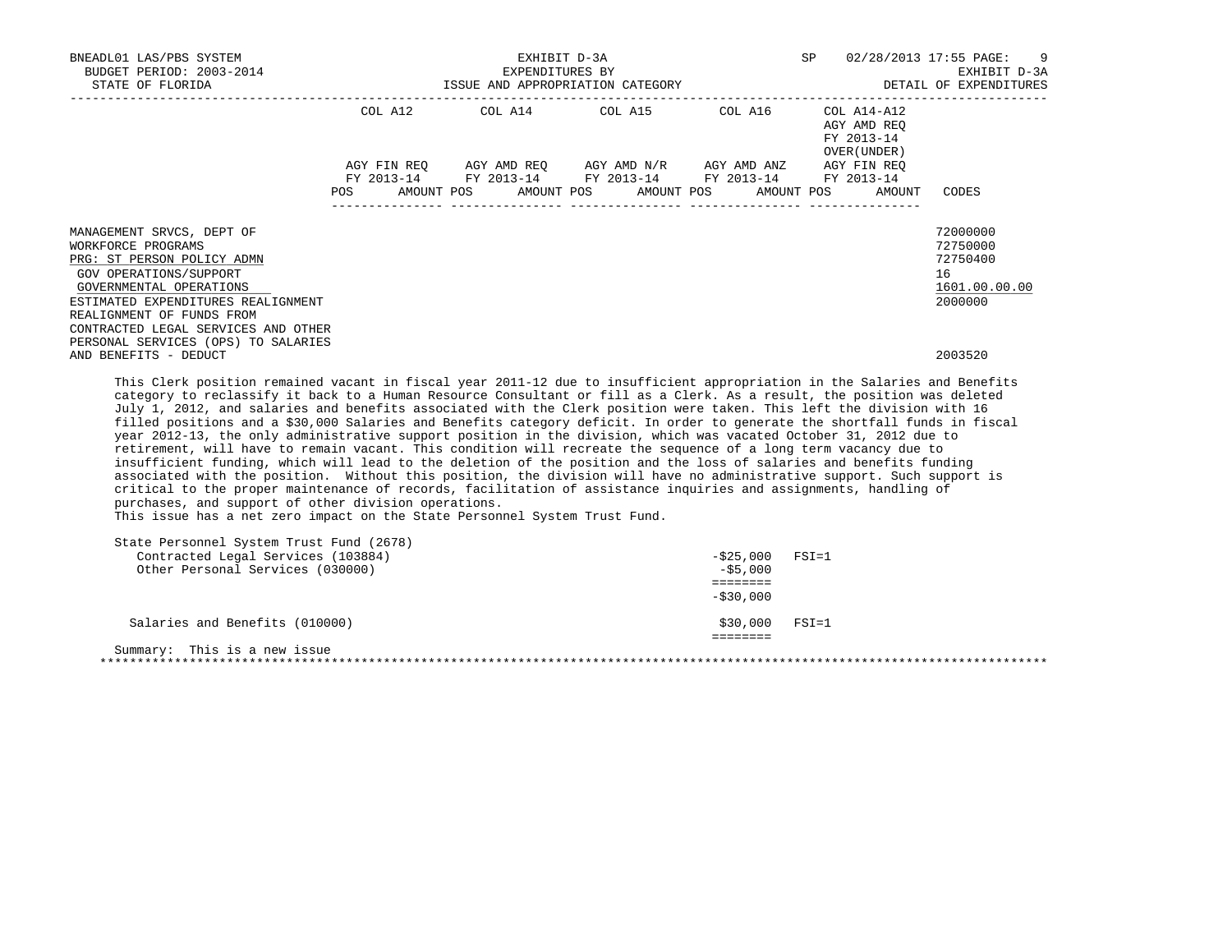| BNEADL01 LAS/PBS SYSTEM<br>BUDGET PERIOD: 2003-2014<br>STATE OF FLORIDA                                                                                                                                                                                            |         | EXHIBIT D-3A<br>EXPENDITURES BY<br>EXPENDITURES BY<br>ISSUE AND APPROPRIATION CATEGORY THE SELL OF EXPENDITURES                                              | SP                      | 02/28/2013 17:55 PAGE: 10<br>EXHIBIT D-3A |                                           |                                                                                                   |
|--------------------------------------------------------------------------------------------------------------------------------------------------------------------------------------------------------------------------------------------------------------------|---------|--------------------------------------------------------------------------------------------------------------------------------------------------------------|-------------------------|-------------------------------------------|-------------------------------------------|---------------------------------------------------------------------------------------------------|
|                                                                                                                                                                                                                                                                    | COL A12 | COL A14 COL A15 COL A16 COL A14-A12<br>AGY FIN REQ AGY AMD REQ AGY AMD N/R AGY AMD ANZ AGY FIN REQ<br>FY 2013-14 FY 2013-14 FY 2013-14 FY 2013-14 FY 2013-14 |                         |                                           | AGY AMD REO<br>FY 2013-14<br>OVER (UNDER) |                                                                                                   |
|                                                                                                                                                                                                                                                                    |         | POS AMOUNT POS AMOUNT POS AMOUNT POS AMOUNT POS                                                                                                              |                         |                                           | AMOUNT                                    | CODES                                                                                             |
| MANAGEMENT SRVCS, DEPT OF<br><b>PGM: TECHNOLOGY PROGRAM</b><br>TELECOMMUNICATIONS SVCS<br>GOV OPERATIONS/SUPPORT<br>INFORMATION TECHNOLOGY<br>FUNDING FOR NON-RECURRING PROJECTS<br>SUNCOM MYFLORIDANET BUSINESS CASE<br>SPECIAL CATEGORIES<br>CONTRACTED SERVICES |         |                                                                                                                                                              |                         |                                           |                                           | 72000000<br>72900000<br>72900100<br>16<br>1603.00.00.00<br>4400000<br>4405000<br>100000<br>100777 |
| COMMUNICATIONS WKG CAP TF -STATE                                                                                                                                                                                                                                   |         |                                                                                                                                                              | 500,000 500,000 500,000 |                                           |                                           | 500,000 2105 1                                                                                    |
|                                                                                                                                                                                                                                                                    |         |                                                                                                                                                              |                         |                                           | ---------------- ----------------         |                                                                                                   |

AGENCY ISSUE NARRATIVE:

2013-2014 BUDGET YEAR NARRATIVE: IT COMPONENT? NO

 ISSUE SUMMARY: This issue requests an increase of \$500,000 in nonrecurring trust fund authority in the Communications Working Capital Trust Fund, Special Categories: Contracted Services to fund the procurement of the SUNCOM MyfloridaNet business cases. This business case will address the rebid of SUNCOM's current statewide Multi-Protocol Label Switching (MPLS) network known as MyFloridaNet (MFN).

## PROBLEM AND SOLUTION STATEMENT:

 The Department currently contracts with AT&T to provide the statewide MPLS network known as the MyFloridaNet (MFN). MyFloridaNet (MFN) is the State's data communications backbone, serving approximately 4,500 sites including state agencies and political subdivisions. This enterprise service is offered under a multi-year contract which also includes metropolitan area networks. The technology that allows MFN to provide enterprise service is known as MPLS; the current standard for large-scale, statewide enterprise data networks. State agencies are able to establish private, secure and reliable connections between their in-state offices; between other state agencies; and securely access the public Internet. MFN has strict service level agreements defined by contractual terms which assure the integrity of the network. The MFN backbone includes fully redundant high speed circuits and switching equipment located in 10 different nodes: Pensacola, Panama City, Tallahassee, Jacksonville, Gainesville, Daytona Beach, Orlando, Tampa, Fort Meyers, and Miami. The fault-tolerant design of the network eliminates any single point of failure (i.e. failure of any circuit or node will be dynamically corrected by the network, with no loss of function and no degradation, by routing traffic through circuits and nodes which remain operational).

 Section 287.0571(4), Florida Statutes, states that an agency shall complete a business case for any outsourcing project that has an expected cost in excess of \$10 million within a single fiscal year. For Fiscal Year 2012-13, the annual contract payment to the current MFN service provider will be approximately \$40 million, which exceeds this statutory threshold.

 The existing contract expires September 2016. The Department has developed technical specifications and procurement timelines for this service which describe key milestones - with dates - that must be met in order to properly prepare for the expiration of the existing contract. The timeline includes the development of a business case in Fiscal Year 2013-14, followed by the procurement process and network migration. The procurement and contracting process is estimated to take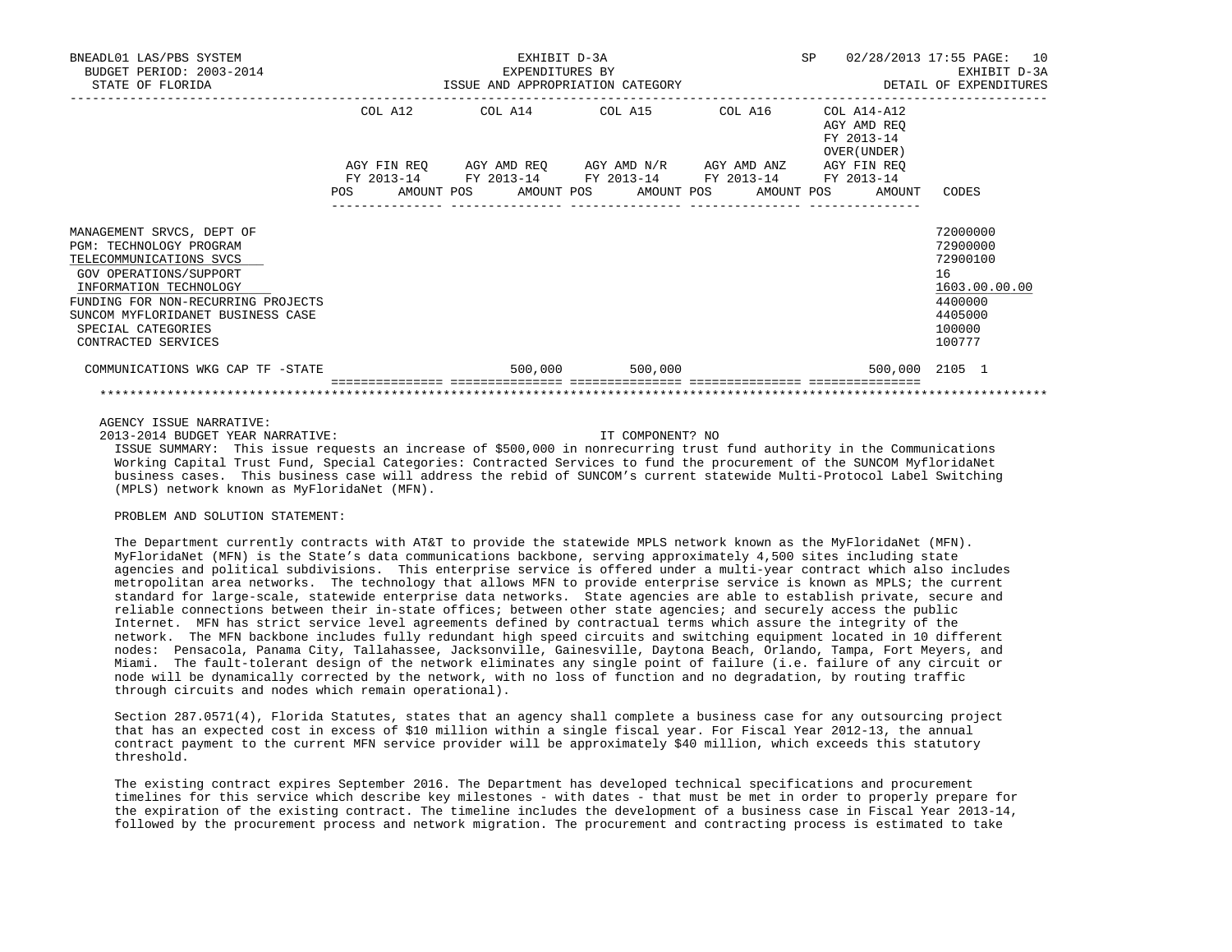| BNEADL01 LAS/PBS SYSTEM<br>BUDGET PERIOD: 2003-2014<br>STATE OF FLORIDA | EXHIBIT D-3A<br>EXPENDITURES BY<br>ISSUE AND APPROPRIATION CATEGORY |            |  |                                             |  |             | <b>SP</b> |                                                          | 02/28/2013 17:55 PAGE: 11<br>EXHIBIT D-3A<br>DETAIL OF EXPENDITURES |            |               |
|-------------------------------------------------------------------------|---------------------------------------------------------------------|------------|--|---------------------------------------------|--|-------------|-----------|----------------------------------------------------------|---------------------------------------------------------------------|------------|---------------|
|                                                                         | COL A12<br>AGY FIN REO                                              |            |  | AGY AMD REO AGY AMD N/R                     |  | AGY AMD ANZ |           | AGY AMD REO<br>FY 2013-14<br>OVER (UNDER)<br>AGY FIN REO |                                                                     |            |               |
|                                                                         |                                                                     |            |  | FY 2013-14 FY 2013-14 FY 2013-14 FY 2013-14 |  |             |           |                                                          |                                                                     | FY 2013-14 |               |
|                                                                         | POS.                                                                | AMOUNT POS |  | AMOUNT POS AMOUNT POS                       |  |             |           | AMOUNT POS                                               |                                                                     | AMOUNT     | CODES         |
| MANAGEMENT SRVCS, DEPT OF                                               |                                                                     |            |  |                                             |  |             |           |                                                          |                                                                     |            | 72000000      |
| PGM: TECHNOLOGY PROGRAM                                                 |                                                                     |            |  |                                             |  |             |           |                                                          |                                                                     |            | 72900000      |
| TELECOMMUNICATIONS SVCS                                                 |                                                                     |            |  |                                             |  |             |           |                                                          |                                                                     |            | 72900100      |
| GOV OPERATIONS/SUPPORT                                                  |                                                                     |            |  |                                             |  |             |           |                                                          |                                                                     |            | 16            |
| INFORMATION TECHNOLOGY                                                  |                                                                     |            |  |                                             |  |             |           |                                                          |                                                                     |            | 1603.00.00.00 |
| FUNDING FOR NON-RECURRING PROJECTS                                      |                                                                     |            |  |                                             |  |             |           |                                                          |                                                                     |            | 4400000       |
| SUNCOM MYFLORIDANET BUSINESS CASE                                       |                                                                     |            |  |                                             |  |             |           |                                                          |                                                                     |            | 4405000       |

 approximately 15 months. However, with the complexity involved in establishing a new statewide network core and reinstallation of the 4,500 network connections, completion of the migration is estimated to take approximately 22 months from the contract signing. This timeline does not leave much time for contingency issues or delays prior to the expiration of the current contract; therefore, it is vital that key milestones are met within the timeframes described in this request. The information requested in the business case is intended to inform decision makers about the current telecommunications environment and will allow the Department and key stakeholders to make informed decisions. FISCAL INFORMATION: This issue requests nonrecurring trust fund authority of \$500,000 in the Contracted Services category. If this issue is not funded, the Department will be unable to comply with the requirements of Section 287.0571(4), Florida Statutes.

This issue impacts the "Technology Program - Network Operations" activity.

| Communications Working Capital Trust Fund (2105) |           |           |
|--------------------------------------------------|-----------|-----------|
| Special Categories: Contracted Services (10777)  | \$500,000 |           |
|                                                  |           |           |
| Total Issue                                      | \$500,000 | $FSI = 1$ |
|                                                  |           |           |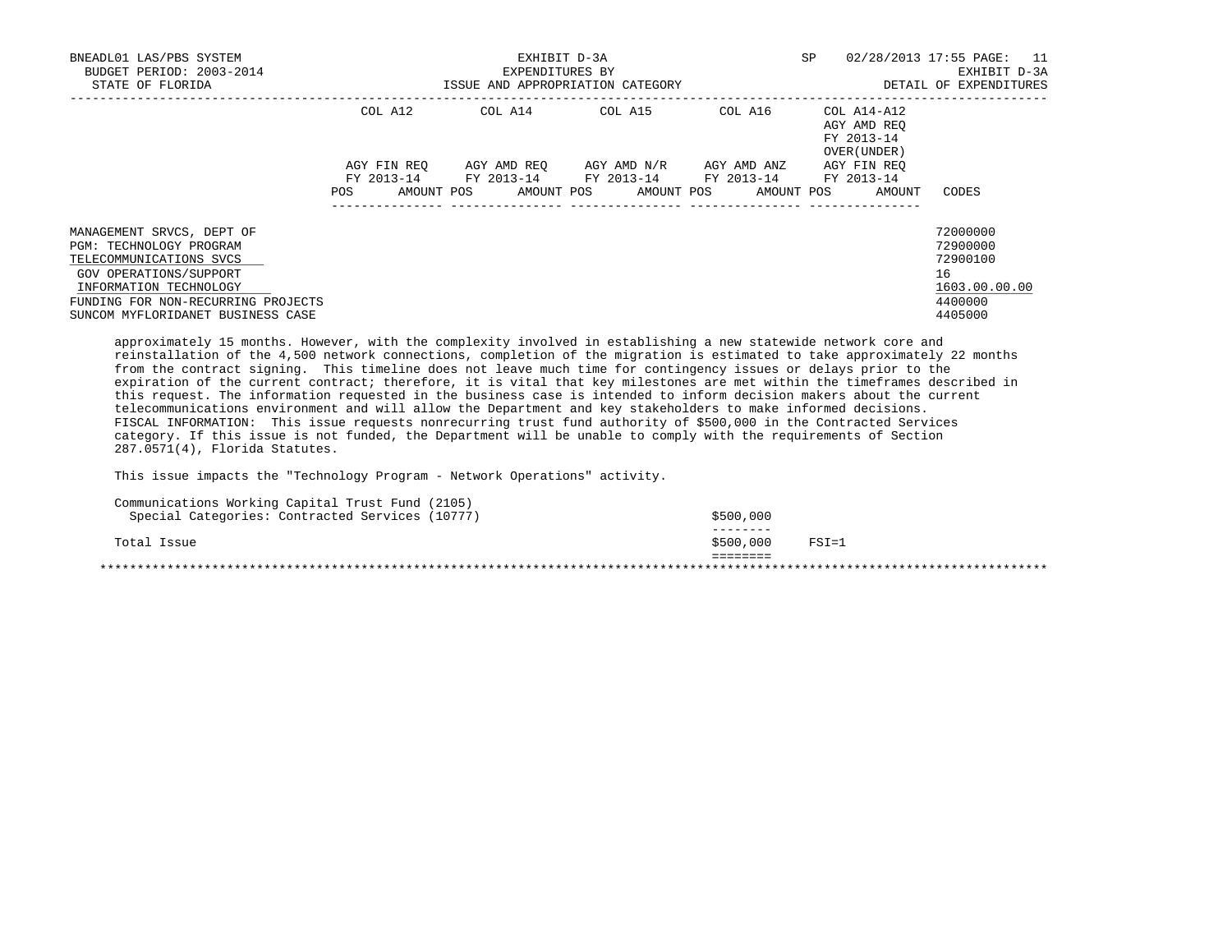| BNEADL01 LAS/PBS SYSTEM<br>BUDGET PERIOD: 2003-2014<br>STATE OF FLORIDA                                                                                                                                                                    | EXHIBIT D-3A<br>EXPENDITURES BY<br>EXPENDITURES BY<br>ISSUE AND APPROPRIATION CATEGORY<br>__________________________________ |  |  |                                                                                                                       |  |                                             |  |  |                                           | SP 02/28/2013 17:55 PAGE: 12<br>EXHIBIT D-3A<br>DETAIL OF EXPENDITURES |                                                                    |
|--------------------------------------------------------------------------------------------------------------------------------------------------------------------------------------------------------------------------------------------|------------------------------------------------------------------------------------------------------------------------------|--|--|-----------------------------------------------------------------------------------------------------------------------|--|---------------------------------------------|--|--|-------------------------------------------|------------------------------------------------------------------------|--------------------------------------------------------------------|
|                                                                                                                                                                                                                                            |                                                                                                                              |  |  |                                                                                                                       |  | COL A12 COL A14 COL A15 COL A16 COL A14-A12 |  |  | AGY AMD REO<br>FY 2013-14<br>OVER (UNDER) |                                                                        |                                                                    |
|                                                                                                                                                                                                                                            |                                                                                                                              |  |  | AGY FIN REQ AGY AMD REQ AGY AMD N/R AGY AMD ANZ AGY FIN REQ<br>FY 2013-14 FY 2013-14 FY 2013-14 FY 2013-14 FY 2013-14 |  |                                             |  |  |                                           | POS AMOUNT POS AMOUNT POS AMOUNT POS AMOUNT POS AMOUNT CODES           |                                                                    |
| MANAGEMENT SRVCS, DEPT OF<br>PGM: TECHNOLOGY PROGRAM<br>WIRELESS SERVICES<br>GOV OPERATIONS/SUPPORT<br>INFORMATION TECHNOLOGY<br>ESTIMATED EXPENDITURES REALIGNMENT<br>TRANSFER BUDGET FROM OTHER PERSONAL<br>SERVICES (OPS) TO CONTRACTED |                                                                                                                              |  |  | ________________                                                                                                      |  |                                             |  |  |                                           |                                                                        | 72000000<br>72900000<br>72900200<br>16<br>1603.00.00.00<br>2000000 |
| SERVICES - DEDUCT<br>OTHER PERSONAL SERVICES                                                                                                                                                                                               |                                                                                                                              |  |  |                                                                                                                       |  |                                             |  |  |                                           |                                                                        | 2003080<br>030000                                                  |
| LAW ENFORCEMENT RADIO TF -STATE                                                                                                                                                                                                            |                                                                                                                              |  |  | $107,000 -$                                                                                                           |  |                                             |  |  |                                           | 107,000-2432 1                                                         |                                                                    |
|                                                                                                                                                                                                                                            |                                                                                                                              |  |  |                                                                                                                       |  |                                             |  |  |                                           |                                                                        |                                                                    |

 AGENCY ISSUE NARRATIVE: 2013-2014 BUDGET YEAR NARRATIVE: IT COMPONENT? NO Amended 2013-14 Narrative after February 1, 2013

 ISSUE SUMMARY: The Division of Wireless Services requests the realignment of \$107,000 in budget authority from the Other Personal Services (OPS) appropriation category to the Contracted Services appropriation category.

 During the submittal of the initial Legislative Budget Request two issues (160F140 and 160F150) were included for the continuation of a budget amendment that was approved during Fiscal Year 2012-13 (EOG 7021). This issue provided for the transfer of funds from the Contracted Services appropriation category to the Other Personal Services (OPS) appropriation category to fund a position needed to address staffing limitation in order to perform project management for the Statewide Law Enforcement Radio System (SLERS). The division has since placed this individual into a full-time equivalent position; thereby, freeing up the need for additional OPS dollars.

 However, the division also has a request for an increase of \$2,100,000 (4206700) for a total need of \$3,600,000 in budget authority to fully fund the enhancements and improvements for the Statewide Law Enforcement Radio System (SLERS). If the \$107,000 is not restored to the Contracted Services appropriation category, the division will not be able to fully fund the Statewide Law Enforcement Radio System enhancements and improvements.

This issue impacts the "Technology Program - Network Operations" activity.

| Statewide Law Enforcement Radio Systems Trust Fund (2432) |                                        |  |  |  |  |  |                      |  |
|-----------------------------------------------------------|----------------------------------------|--|--|--|--|--|----------------------|--|
|                                                           | Other Personal Services (OPS) (030000) |  |  |  |  |  | $(107,000)$ FSI=1    |  |
|                                                           |                                        |  |  |  |  |  | ________<br>-------- |  |
|                                                           |                                        |  |  |  |  |  |                      |  |

SUMMARY: This is a new issue. \*\*\*\*\*\*\*\*\*\*\*\*\*\*\*\*\*\*\*\*\*\*\*\*\*\*\*\*\*\*\*\*\*\*\*\*\*\*\*\*\*\*\*\*\*\*\*\*\*\*\*\*\*\*\*\*\*\*\*\*\*\*\*\*\*\*\*\*\*\*\*\*\*\*\*\*\*\*\*\*\*\*\*\*\*\*\*\*\*\*\*\*\*\*\*\*\*\*\*\*\*\*\*\*\*\*\*\*\*\*\*\*\*\*\*\*\*\*\*\*\*\*\*\*\*\*\*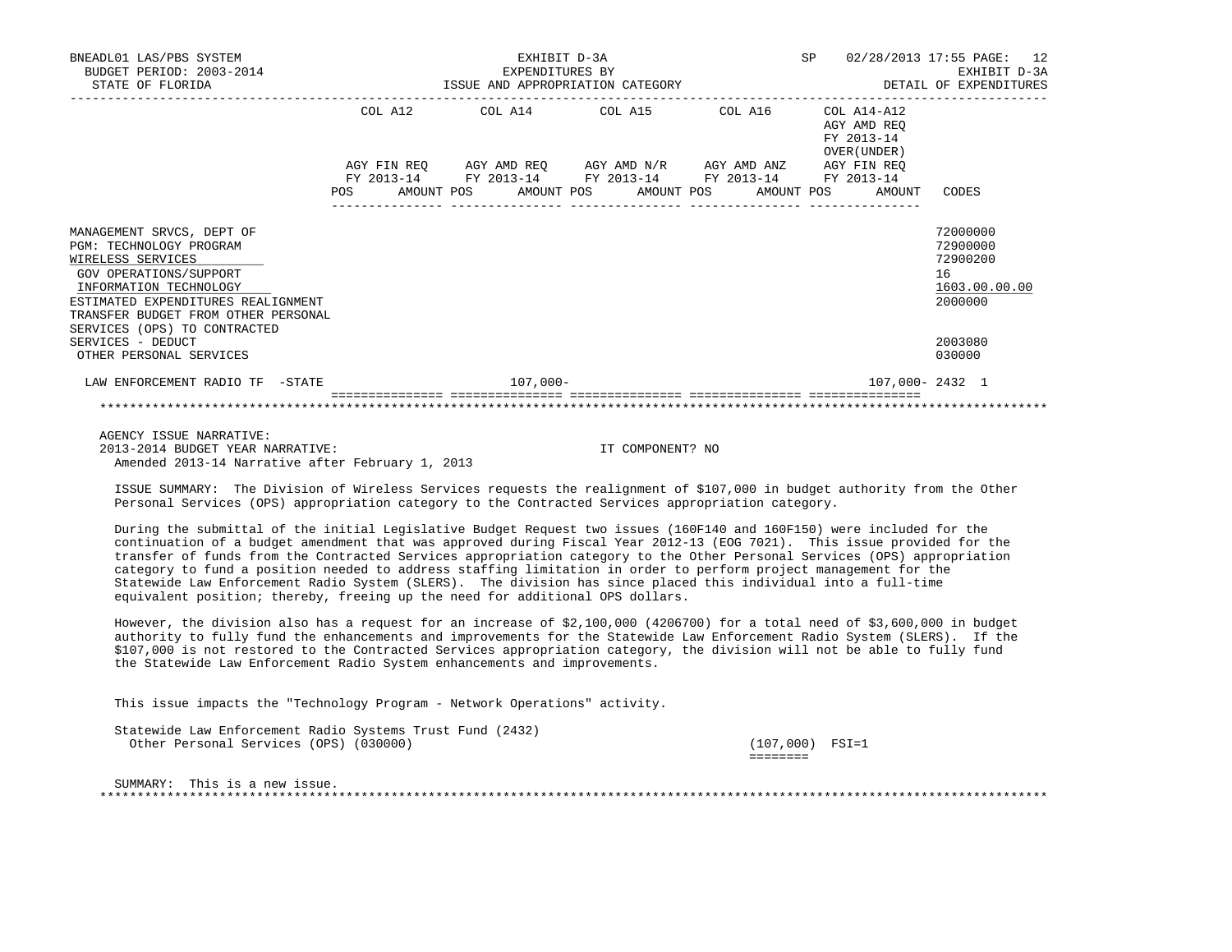| BNEADL01 LAS/PBS SYSTEM<br>BUDGET PERIOD: 2003-2014<br>STATE OF FLORIDA                                                                                                                                           |                                                                                                                                                             | EXHIBIT D-3A<br>EXPENDITURES BY<br>ISSUE AND APPROPRIATION CATEGORY | SP<br>----------------- | 02/28/2013 17:55 PAGE: 13<br>EXHIBIT D-3A<br>DETAIL OF EXPENDITURES |                                                                    |
|-------------------------------------------------------------------------------------------------------------------------------------------------------------------------------------------------------------------|-------------------------------------------------------------------------------------------------------------------------------------------------------------|---------------------------------------------------------------------|-------------------------|---------------------------------------------------------------------|--------------------------------------------------------------------|
|                                                                                                                                                                                                                   | COL A12<br>COL A14 COL A15 COL A16<br>AGY FIN REO AGY AMD REO AGY AMD N/R AGY AMD ANZ AGY FIN REO<br>FY 2013-14 FY 2013-14 FY 2013-14 FY 2013-14 FY 2013-14 |                                                                     |                         | COL A14-A12<br>AGY AMD REO<br>FY 2013-14<br>OVER (UNDER)            |                                                                    |
|                                                                                                                                                                                                                   | POS                                                                                                                                                         | AMOUNT POS AMOUNT POS AMOUNT POS                                    | AMOUNT POS              | AMOUNT                                                              | CODES                                                              |
| MANAGEMENT SRVCS, DEPT OF<br><b>PGM: TECHNOLOGY PROGRAM</b><br>WIRELESS SERVICES<br>GOV OPERATIONS/SUPPORT<br>INFORMATION TECHNOLOGY<br>ESTIMATED EXPENDITURES REALIGNMENT<br>TRANSFER BUDGET FROM OTHER PERSONAL |                                                                                                                                                             |                                                                     |                         |                                                                     | 72000000<br>72900000<br>72900200<br>16<br>1603.00.00.00<br>2000000 |
| SERVICES (OPS) TO CONTRACTED<br>SERVICES - ADD<br>SPECIAL CATEGORIES<br>CONTRACTED SERVICES                                                                                                                       |                                                                                                                                                             |                                                                     |                         |                                                                     | 2003090<br>100000<br>100777                                        |
| LAW ENFORCEMENT RADIO TF -STATE                                                                                                                                                                                   |                                                                                                                                                             | 107,000                                                             |                         | 107,000 2432 1                                                      |                                                                    |
|                                                                                                                                                                                                                   |                                                                                                                                                             |                                                                     |                         |                                                                     |                                                                    |

 AGENCY ISSUE NARRATIVE: 2013-2014 BUDGET YEAR NARRATIVE: IT COMPONENT? NO Amended 2013-14 Narrative after February 1, 2013

 ISSUE SUMMARY: The Division of Wireless Services requests the realignment of \$107,000 in budget authority from the Other Personal Services (OPS) appropriation category to the Contracted Services appropriation category.

 During the submittal of the initial Legislative Budget Request two issues (160F140 and 160F150) were included for the continuation of a budget amendment that was approved during Fiscal Year 2012-13 (EOG 7021). This issue provided for the transfer of funds from the Contracted Services appropriation category to the Other Personal Services (OPS) appropriation category to fund a position needed to address staffing limitation in order to perform project management for the Statewide Law Enforcement Radio System (SLERS). The division has since placed this individual into a full-time equivalent position; thereby, freeing up the need for additional OPS dollars.

 However, the division also has a request for an increase of \$2,100,000 (4206700) for a total need of \$3,600,000 in budget authority to fully fund the enhancements and improvements for the Statewide Law Enforcement Radio System (SLERS). If the \$107,000 is not restored to the Contracted Services appropriation category, the division will not be able to fully fund the Statewide Law Enforcement Radio System enhancements and improvements.

This issue impacts the "Technology Program - Network Operations" activity.

 Statewide Law Enforcement Radio Systems Trust Fund (2432) Special Categories: Contracted Services (100777) 107,000 FSI=1

========

 SUMMARY: This is a new issue. \*\*\*\*\*\*\*\*\*\*\*\*\*\*\*\*\*\*\*\*\*\*\*\*\*\*\*\*\*\*\*\*\*\*\*\*\*\*\*\*\*\*\*\*\*\*\*\*\*\*\*\*\*\*\*\*\*\*\*\*\*\*\*\*\*\*\*\*\*\*\*\*\*\*\*\*\*\*\*\*\*\*\*\*\*\*\*\*\*\*\*\*\*\*\*\*\*\*\*\*\*\*\*\*\*\*\*\*\*\*\*\*\*\*\*\*\*\*\*\*\*\*\*\*\*\*\*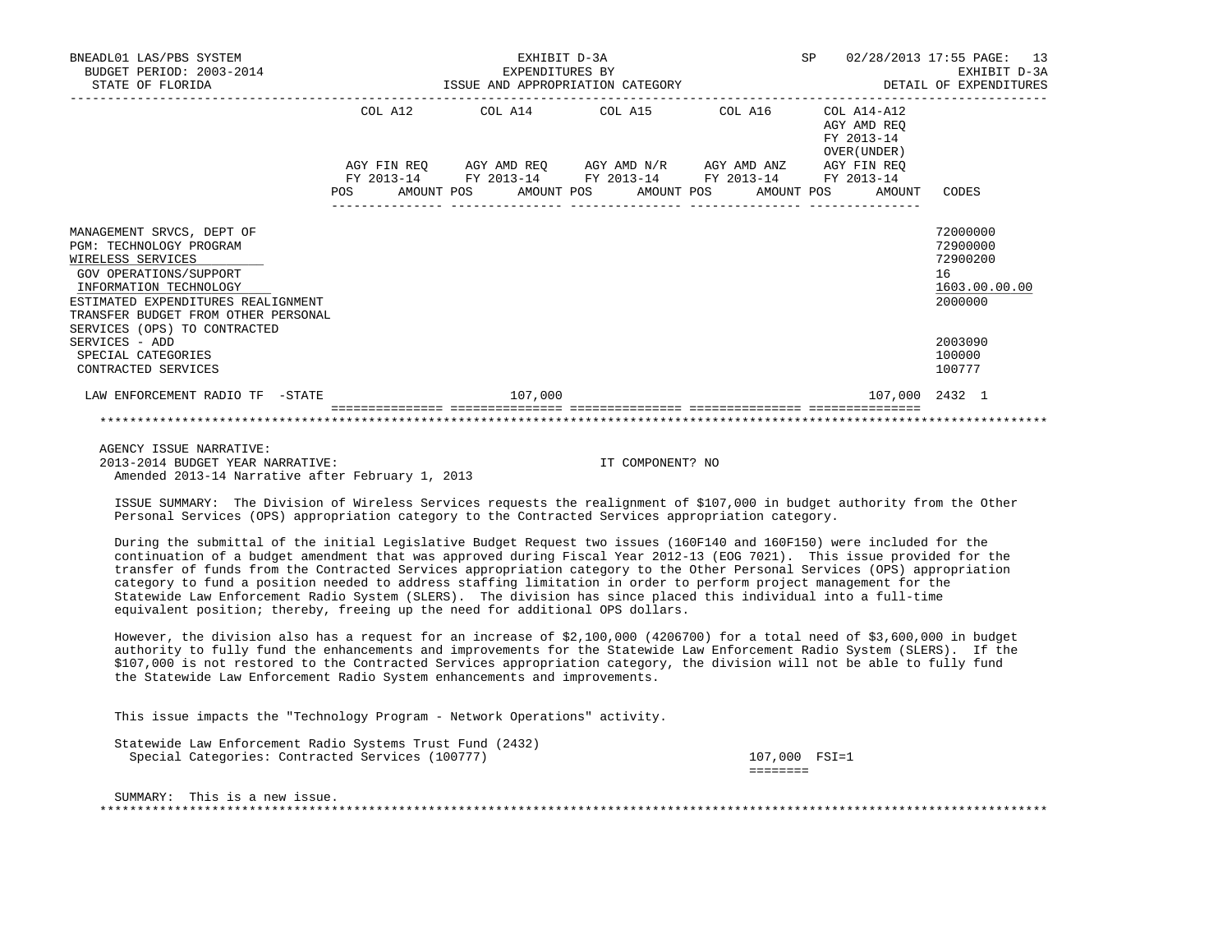| NEADLP01<br>* BUDGET PERIOD: 2003-2014                                                                                                                                                                                      | $02/28/2013$ 17:55 $^{\prime}$<br>CCM 72<br>PAGE:                                         | <b>SP</b>                              |  |  |  |
|-----------------------------------------------------------------------------------------------------------------------------------------------------------------------------------------------------------------------------|-------------------------------------------------------------------------------------------|----------------------------------------|--|--|--|
|                                                                                                                                                                                                                             | SAVE INITIALS: SAVE DEPARTMENT: 07 SAVE ID: ED3R SAVE TITLE: EXHIBIT D-3A AMENDED REQUEST |                                        |  |  |  |
| DATA SELECTIONS **                                                                                                                                                                                                          |                                                                                           |                                        |  |  |  |
| REPORT OPTION 1 - Exhibit A, D and D-3A                                                                                                                                                                                     |                                                                                           |                                        |  |  |  |
| COLUMN: $A12$ $A14$<br>CALCULATE DIFFERENCE ONLY $(Y/N): N$ THAT EXCEED:<br>INCLUDE (Y/N) FTE: Y<br>REPORT TOTAL:<br>REPORT: NO TOTAL                                                                                       | SALARY RATE: Y POSITION DATA: Y                                                           |                                        |  |  |  |
| BUDGET ENTITY OR GROUP/ACCUMULATION LEVEL (0=MERGE, 1=LEVEL 1, 2=LEVEL 2, 3=LEVEL 3, 4=LOWEST LEVEL)<br>$1-7:$ <u>DMS07 4</u><br>$22 - 27:$<br>EXCLUDE:<br>BUDGET ENTITY TOTALS:<br>LEVEL 1: NO TOTAL                       |                                                                                           |                                        |  |  |  |
| LEVEL 2: NO TOTAL<br>LEVEL 3: NO TOTAL<br>LOWEST LEVEL: BY FUND TYPE                                                                                                                                                        |                                                                                           |                                        |  |  |  |
| PROGRAM COMPONENT/ACCUMULATION LEVEL (1, 2, 3, 4 OR 5 FOR 2, 4, 6, 8 OR 10 DIGITS, 0=MERGED):<br>PROGRAM COMPONENT:<br>$-5$<br>PROGRAM COMPONENT TOTAL:<br>POLICY AREA: NO TOTAL<br>PROGRAM COMPONENT: BY FUND TYPE         |                                                                                           |                                        |  |  |  |
| ISSUE CODE OR GROUP/ACCUMULATION LEVEL (1, 2 OR 3 FOR 1, 3 OR 7 CHARACTERS, 0=MERGED):<br>ISSUE CODE OR GROUP: 2003080 3 2003090 3 2003510 3 2003520 3 4405000 3<br>ISSUE TOTAL:<br>SUMMARY: NO TOTAL<br>DETAIL: LINE TOTAL |                                                                                           |                                        |  |  |  |
| APPROPRIATION CATEGORY OR GROUP/ACCUMULATION LEVEL (1=MAJOR, 2=MINOR, 0=MERGED):                                                                                                                                            |                                                                                           |                                        |  |  |  |
| INCLUDE FCO (Y/N): Y APPROPRIATION CATEGORY TITLE (S=SHORT, L=LONG): S<br>APPROPRIATION CATEGORY TOTAL:<br>MAJOR: NO TOTAL                                                                                                  | MINOR: BY DETAIL FUND                                                                     |                                        |  |  |  |
| ITEMIZATION OF EXPENDITURE:<br>ACCUMULATION LEVEL (1=OPE/FCO, 2=IOE, 0=MERGE): 0<br>ITEMIZATION OF EXPENDITURE TOTAL:<br>ITEMIZATION OF EXPENDITURE: NO TOTAL                                                               |                                                                                           | ====================================== |  |  |  |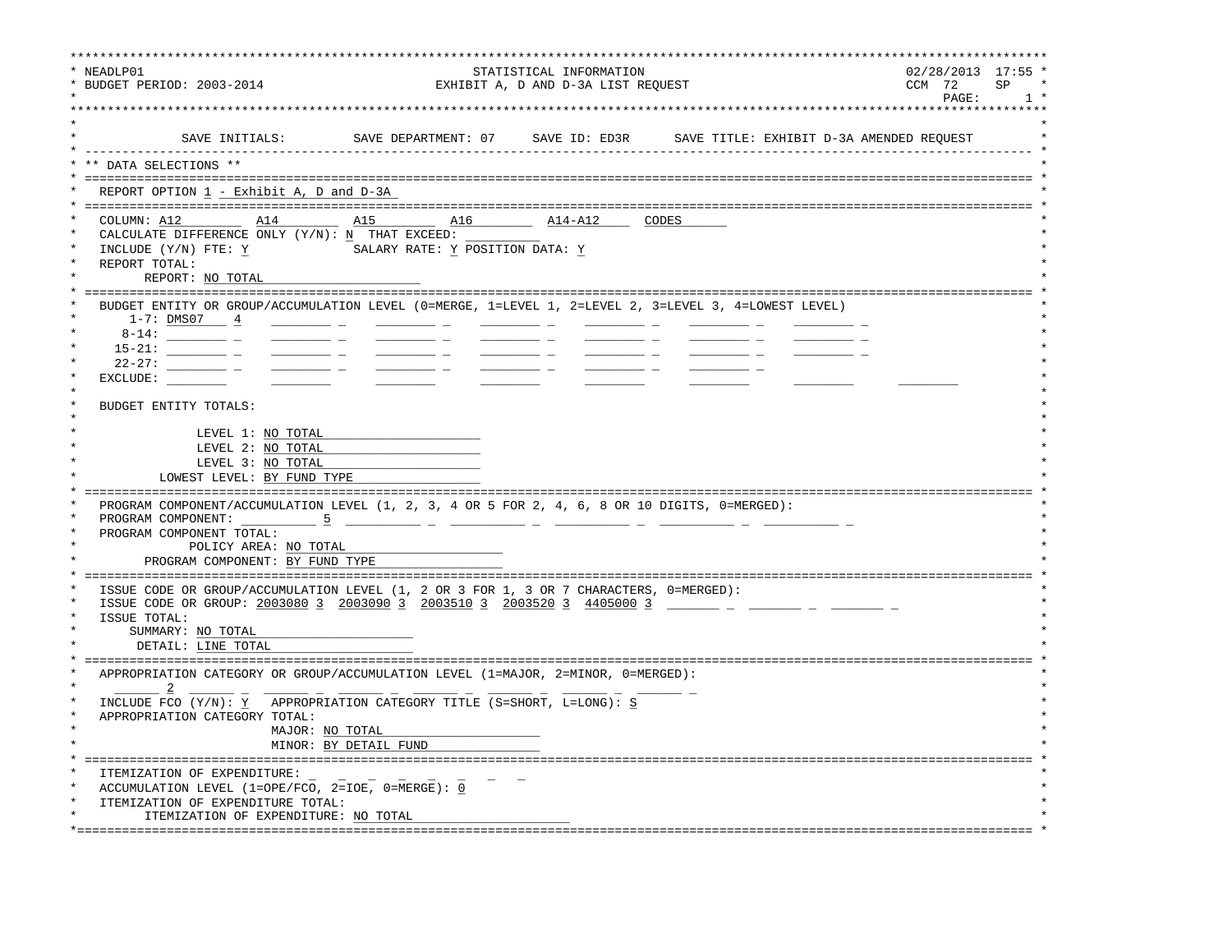| * NEADLP01                                                                    | STATISTICAL INFORMATION            | $02/28/2013$ 17:55 * |
|-------------------------------------------------------------------------------|------------------------------------|----------------------|
| * BUDGET PERIOD: 2003-2014                                                    | EXHIBIT A, D AND D-3A LIST REQUEST | CCM 72<br>SP         |
|                                                                               |                                    | PAGE:<br>$2 *$       |
|                                                                               |                                    |                      |
| FUND GROUPS SET: OR FUND:                                                     |                                    |                      |
| $\star$<br>FUNDING SOURCE IDENTIFIER:                                         |                                    |                      |
| REPORT BY FSI (Y/N): Y                                                        |                                    |                      |
|                                                                               |                                    |                      |
| DEPARTMENT NARRATIVE SET:                                                     |                                    |                      |
| BUDGET ENTITY NARRATIVE SET:                                                  |                                    |                      |
| $\star$<br>ISSUE/ACTIVITY NARRATIVE SET: A1                                   |                                    |                      |
| $\star$                                                                       |                                    |                      |
| INCLUDE PROGRAM COMPONENT NARRATIVE (Y/N): N                                  |                                    |                      |
|                                                                               |                                    |                      |
| ** FORMATTING **                                                              |                                    |                      |
|                                                                               |                                    |                      |
| EXHIBIT D-3A<br>REPORT HEADING:                                               |                                    |                      |
| EXPENDITURES BY                                                               |                                    |                      |
|                                                                               |                                    |                      |
| ISSUE AND APPROPRIATION CATEGORY                                              |                                    |                      |
|                                                                               |                                    |                      |
| PAGE BREAKS: LOWEST LEVEL PRC                                                 |                                    |                      |
| $\star$<br>(LEVEL 1, LEVEL 2, LEVEL 3, LOWEST LEVEL,                          |                                    |                      |
| IOE, GRP, PRC, SIS, ISC)                                                      |                                    |                      |
|                                                                               |                                    |                      |
| COLUMN CODES $(Y/N): Y$ FORMAT (L=LANDSCAPE, P=PORTRAIT): L                   |                                    |                      |
| $\star$<br>SORT OPTIONS: DEPARTMENT/BUDGET ENTITY (C=CODE, T=TITLE): C        |                                    |                      |
| $\star$<br>PROGRAM COMPONENT (C=CODE, T=TITLE): C                             |                                    |                      |
|                                                                               |                                    |                      |
| TOTAL RECORDS READ FROM SORT:<br>6                                            |                                    |                      |
| TOTAL RECORDS READ FROM CARD:<br>44                                           |                                    |                      |
| TOTAL RECORDS READ FROM PAF:                                                  |                                    |                      |
| $\star$<br>TOTAL RECORDS READ FROM OAF:                                       |                                    |                      |
| $\star$<br>TOTAL RECORDS READ FROM IEF:<br>$\star$                            |                                    |                      |
| TOTAL RECORDS READ FROM BGF:<br>$\star$                                       |                                    |                      |
| TOTAL RECORDS READ FROM BEF:<br>$\star$                                       |                                    |                      |
| TOTAL RECORDS READ FROM PCF:<br>$\ast$                                        |                                    |                      |
| TOTAL RECORDS READ FROM ICF:<br>$\star$<br>340                                |                                    |                      |
| TOTAL RECORDS READ FROM INF:<br>$\star$<br>5                                  |                                    |                      |
| TOTAL RECORDS READ FROM ACF:<br>$\star$<br>२                                  |                                    |                      |
| TOTAL RECORDS READ FROM FCF:<br>$\star$<br>TOTAL RECORDS READ FROM FSF:<br>10 |                                    |                      |
| $\star$                                                                       |                                    |                      |
| TOTAL RECORDS READ FROM PCN:                                                  |                                    |                      |
| TOTAL RECORDS READ FROM BEN:<br>$\star$<br>TOTAL RECORDS READ FROM DPC:       |                                    |                      |
| $\star$<br>TOTAL RECORDS IN ERROR:                                            |                                    |                      |
| ************************                                                      |                                    |                      |